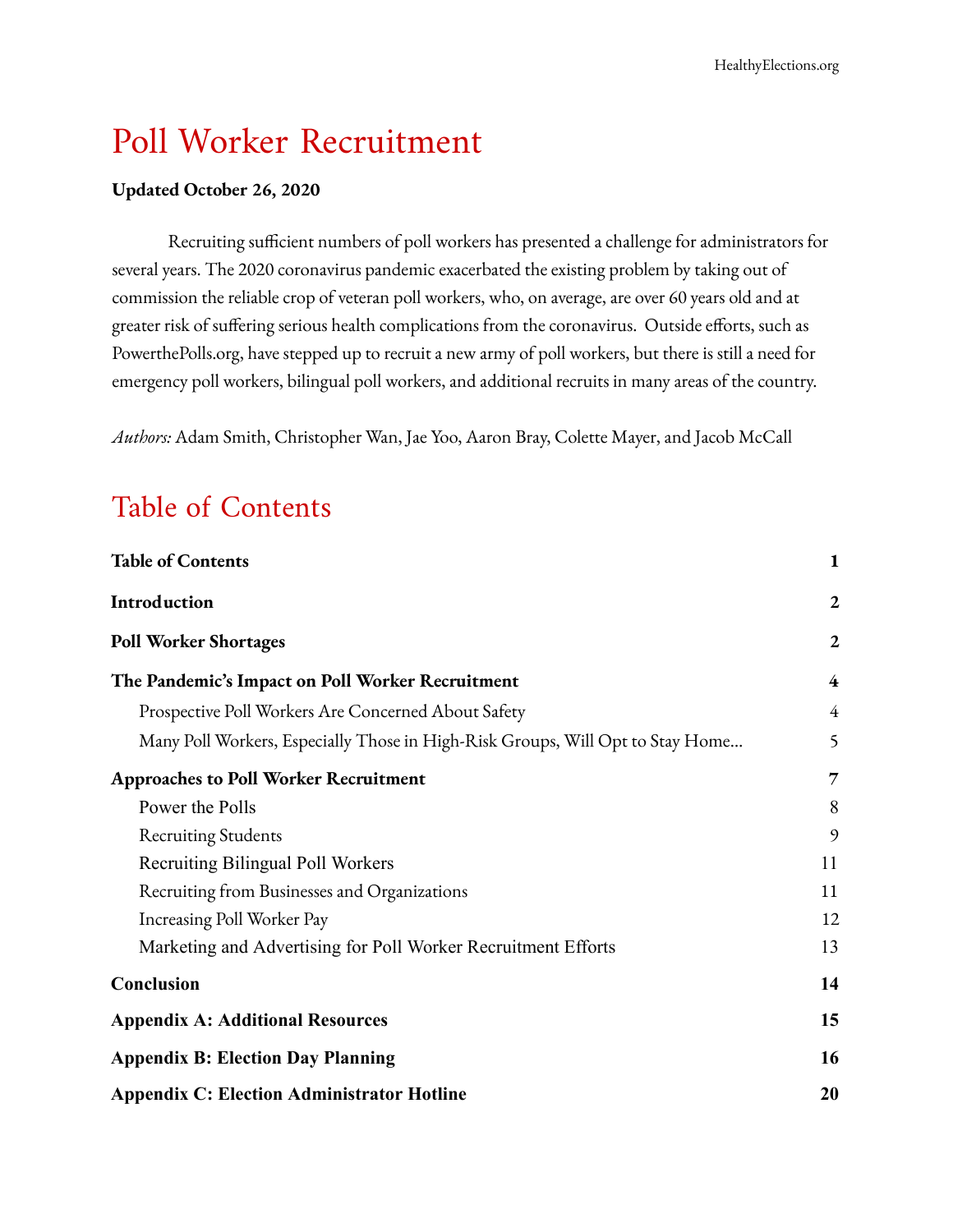## <span id="page-1-0"></span>I. Introduction

The pandemic has exacerbated election administrators' longstanding challenge of finding adequate numbers of people to staff the polls on election day and in early voting centers. In several of the 2020 primaries, states experienced poll worker shortages sufficient to prevent opening polling places or operating polling places at full capacity. In response, a massive recruitment effort, led by both governments and NGPs, began in late 2020 to try to place a new crop of poll workers for the general election. This report looks into some of the strategies and techniques employed to recruit poll workers for the 2020 election.

## <span id="page-1-1"></span>II. Poll Worker Shortages

In each recent election even before the pandemic hit, officials in many jurisdictions have faced shortages of poll workers. A U.S. Election Assistance Commission (EAC) survey in 2019 of all 50 states and 6,459 jurisdictions therein found that <u>more than [two-thirds](https://www.eac.gov/sites/default/files/eac_assets/1/6/2018_EAVS_Report.pdf)</u> reported it had been "very difficult" or "somewhat difficult" to obtain a sufficient number of poll workers for the November 2018 general election. Only 15 percent of the jurisdictions indicated it had been "somewhat easy" or "very easy" to obtain sufficient poll workers. [According](https://www.nytimes.com/2018/09/06/nyregion/the-path-to-becoming-an-underpaid-underappreciated-and-absolutely-necessary-election-poll-worker.html) to a 2018 New York Times article, more than half of potential poll workers for Manhattan dropped out of the process between recruitment and Election Day and as many as 15 percent of poll workers failed to show up for duty on Election Day.

Results of the EAC's biennial surveys on election administration and voting suggest that the shortage of poll workers has been getting worse. In [2016,](https://www.eac.gov/documents/2017/11/15/eavs-deep-dive-poll-workers-and-polling-places) 64.6 percent of responding jurisdictions reported having a somewhat difficult or very difficult time recruiting poll workers; in 2018, that figure increased somewhat to 68.2 percent. In 2016, just over 30 percent of responding jurisdictions reported having a somewhat easy or very easy time; in 2018, that number dropped to 15 percent. As shown in the table below, the EAC's survey data show a steady increase in the number of jurisdictions responding "very or somewhat difficult."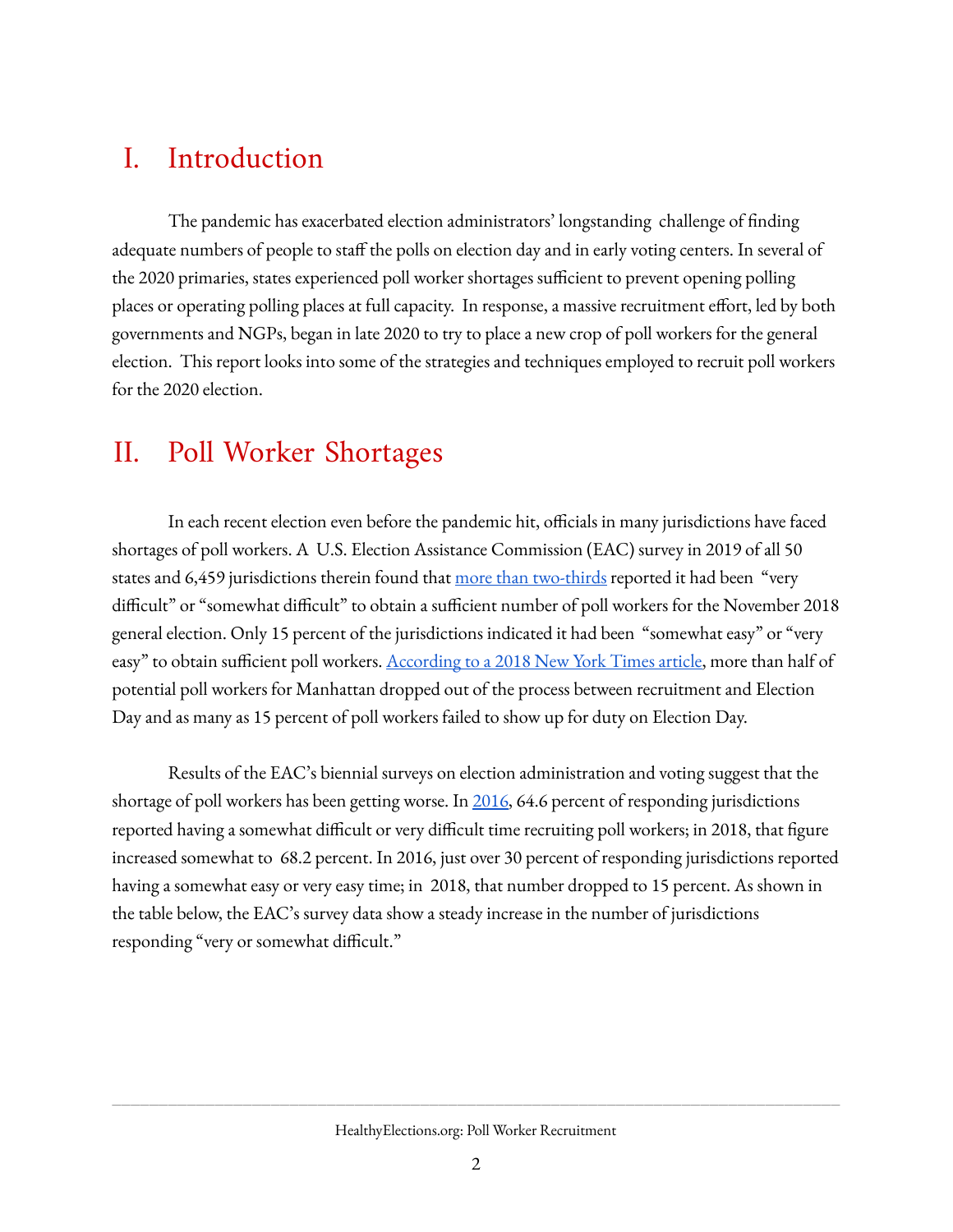| Year | "How difficult or easy was it for your jurisdiction to obtain a sufficient number of poll<br>workers?" |                       |                               |               |           |  |  |  |  |  |
|------|--------------------------------------------------------------------------------------------------------|-----------------------|-------------------------------|---------------|-----------|--|--|--|--|--|
|      | Very difficult                                                                                         | Somewhat<br>difficult | Neither difficult<br>nor easy | Somewhat easy | Very easy |  |  |  |  |  |
| 2018 | 19.88%                                                                                                 | 48.32%                | 16.48%                        | 10.05%        | 5.27%     |  |  |  |  |  |
| 2016 | 13.88%                                                                                                 | 50.68%                | 4.24%                         | 19.00%        | 12.21%    |  |  |  |  |  |
| 2014 | 19.14%                                                                                                 | 32.82%                | 26.91%                        | 11.31%        | 9.82%     |  |  |  |  |  |
| 2012 | 18.96%                                                                                                 | 24.78%                | 27.63%                        | 15.86%        | 12.78%    |  |  |  |  |  |

Table 1. Percentage of jurisdictions reporting difficulty in obtaining sufficient poll workers

Excludes jurisdictions responding "Not enough information to answer" or "Not applicable." *Source: U.S. Election Assistance [Commission](https://www.eac.gov/research-and-data/datasets-codebooks-and-surveys), compiled by the Stanford-MIT Project on a Healthy Election.*

The difficulty of obtaining a sufficient number of poll workers persists despite a [continued](https://www.eac.gov/documents/2017/11/15/eavs-deep-dive-poll-workers-and-polling-places) [decrease](https://www.eac.gov/documents/2017/11/15/eavs-deep-dive-poll-workers-and-polling-places) in the number of physical polling places and an increased use in alternative voting options, such as early in-person voting, absentee voting, and voting by mail. According to state responses to the EAC survey, in the last [three](https://www.eac.gov/sites/default/files/eac_assets/1/28/990-281_EAC_EAVS_508_revised.pdf) [midterm](https://www.eac.gov/sites/default/files/eac_assets/1/1/2014_EAC_EAVS_Comprehensive_Report_508_Compliant.pdf) [elections,](https://www.eac.gov/sites/default/files/eac_assets/1/6/2018_EAVS_Report.pdf) the total numbers of poll workers dropped from around 770,000 in 2010 to just under 640,000 in 2018. By contrast, in the [2012](https://www.eac.gov/sites/default/files/eac_assets/1/28/990-050_EAC_VoterSurvey_508Compliant_1.pdf) and [2016](https://www.eac.gov/sites/default/files/eac_assets/1/6/2016_EAVS_Comprehensive_Report.pdf) presidential election years, the total numbers of poll workers reported by responding states were 887,854 and 917,694, respectively.

The EAC [noted](https://www.eac.gov/documents/2017/11/15/eavs-deep-dive-poll-workers-and-polling-places) that more populous jurisdictions have experienced greater challenges in recruiting poll workers. Of the 50 jurisdictions with the highest number of registered voters in 2016, 88 percent reported that it was "very difficult" or "somewhat difficult" to obtain a sufficient number of poll workers, signicantly higher than the national average, and only 12 percent reported that it was "somewhat easy" or "very easy." Just one week away from the 2018 primary, the <u>Board of [Elections](https://www.nytimes.com/2018/09/06/nyregion/the-path-to-becoming-an-underpaid-underappreciated-and-absolutely-necessary-election-poll-worker.html) of</u> [New](https://www.nytimes.com/2018/09/06/nyregion/the-path-to-becoming-an-underpaid-underappreciated-and-absolutely-necessary-election-poll-worker.html) York still needed to fill about 6,400 vacancies (out of approximately 34,000 poll workers needed).

Just shy of 60 percent of poll workers were over age 61 in 2018 according to an **EAC** [report,](https://www.eac.gov/sites/default/files/eac_assets/1/6/2018_EAVS_Report.pdf) including just over a quarter of total poll workers who were over the age of 70. Those percentages were fairly consistent between [2016](https://www.eac.gov/sites/default/files/eac_assets/1/6/2016_EAVS_Comprehensive_Report.pdf) and 2018. In some states, the proportion of poll workers who are 61 or older was far [greater.](https://publicintegrity.org/politics/elections/democracy-2020/elderly-workers-run-elections-but-covid-19-will-keep-many-home/) For example, in Maine, Montana, Oklahoma, and Alabama, around two-thirds or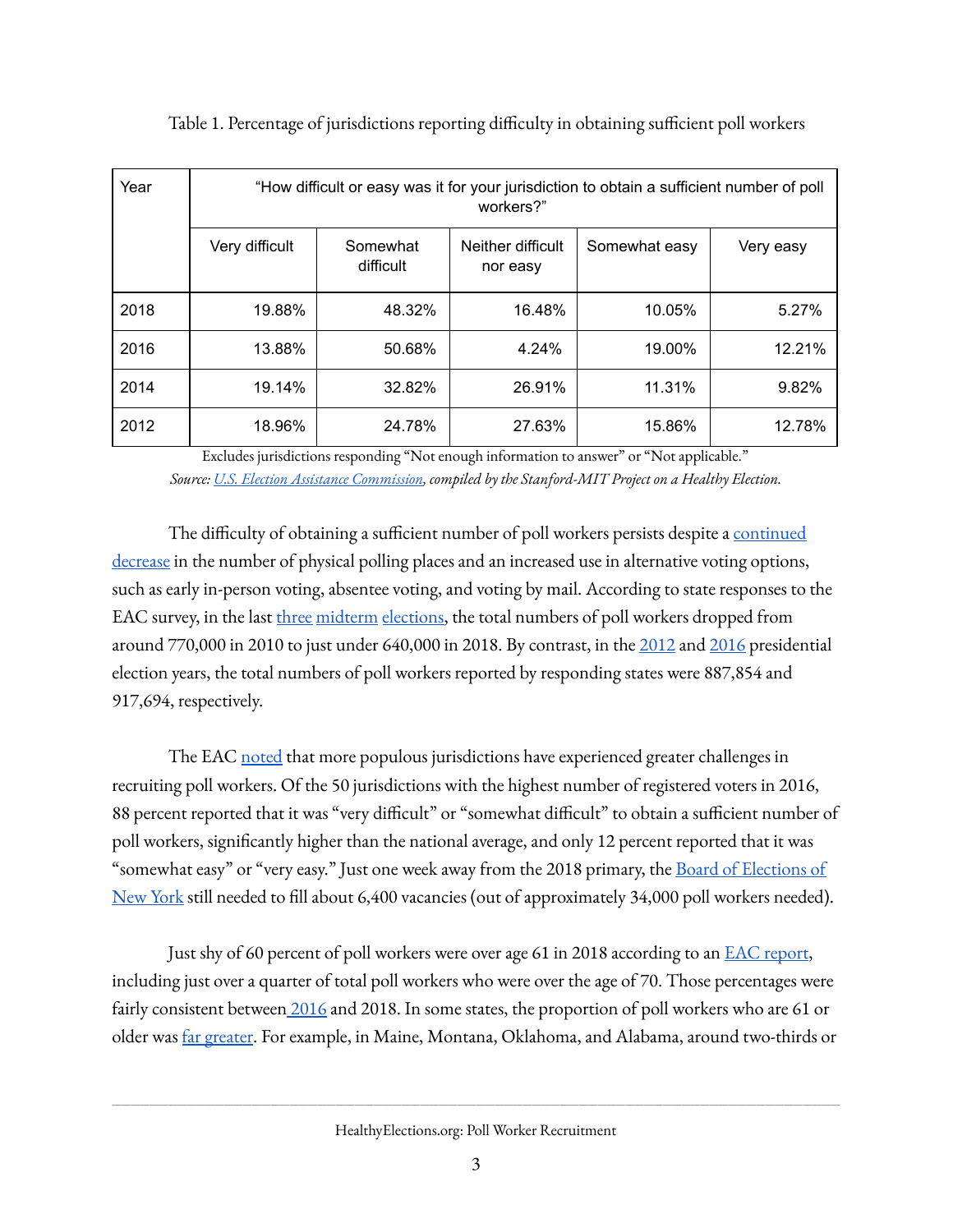more of poll workers in 2016 were 61 or older. In *[Oklahoma](https://oklahoman.com/article/5596387/oklahoma-election-workers-wanted)*, the average age of poll workers was 70 in 2016.

Poll workers under the age of 26 accounted for just under 10 percent of poll workers in 2016, and under 8 percent in 2018. In 2016, only five states [exceeded](https://www.eac.gov/documents/2017/11/15/eavs-deep-dive-poll-workers-and-polling-places) the national average for poll workers 25 and younger. In California, roughly a quarter of poll workers were 25 and younger, and in Delaware, Michigan, Ohio, and Washington, D.C., between 10 percent and 14 percent of poll workers were 25 and younger.

# <span id="page-3-0"></span>III. The Pandemic ' s Impact on Poll Worker Recruitment

The ongoing coronavirus pandemic threatened to turn the aforementioned trends into a pressing problem. The threat of contracting or transmitting coronavirus has prompted many poll workers, especially older poll workers and members of other vulnerable populations, to stay home. As a result, many jurisdictions have been tasked with recruiting younger poll workers and first-time poll workers to fill staffing shortages. Understaffed polling places and poll closures sometimes translate into long waiting times to vote or more difficult access to polling places for voters without cars. Officials and other organizations have been implementing innovative solutions to ensure that polling places are adequately staffed and remain open through the early voting period and on Election Day itself.

## <span id="page-3-1"></span>A. Prospective Poll Workers Are Concerned About Safety

Unsurprisingly, poll workers are more likely to volunteer during the pandemic if they know that robust safety measures are in place. Professor Bob Stein of Rice University conducted a [survey](https://www.houstonpublicmedia.org/articles/news/politics/2020/05/08/369099/poll-workers-willing-to-brave-coronavirus-with-precautions-survey-finds/) of respondents in Texas related to poll worker recruitment. The survey asked respondents about their willingness to serve under the various conditions and safety protocols. It found that approximately 85 percent of 1,800 respondents said they would serve if the polling station provided personal protective equipment (PPE), installed plexiglass screens, or if it imposed social distancing requirements. Approximately 70 percent of survey respondents said they would serve if the polling station was drive-thru, was outdoor, or restricted voting to one person at a time. Only about 50 percent of respondents said they would serve if the polling station used typical, pre-coronavirus voting protocols.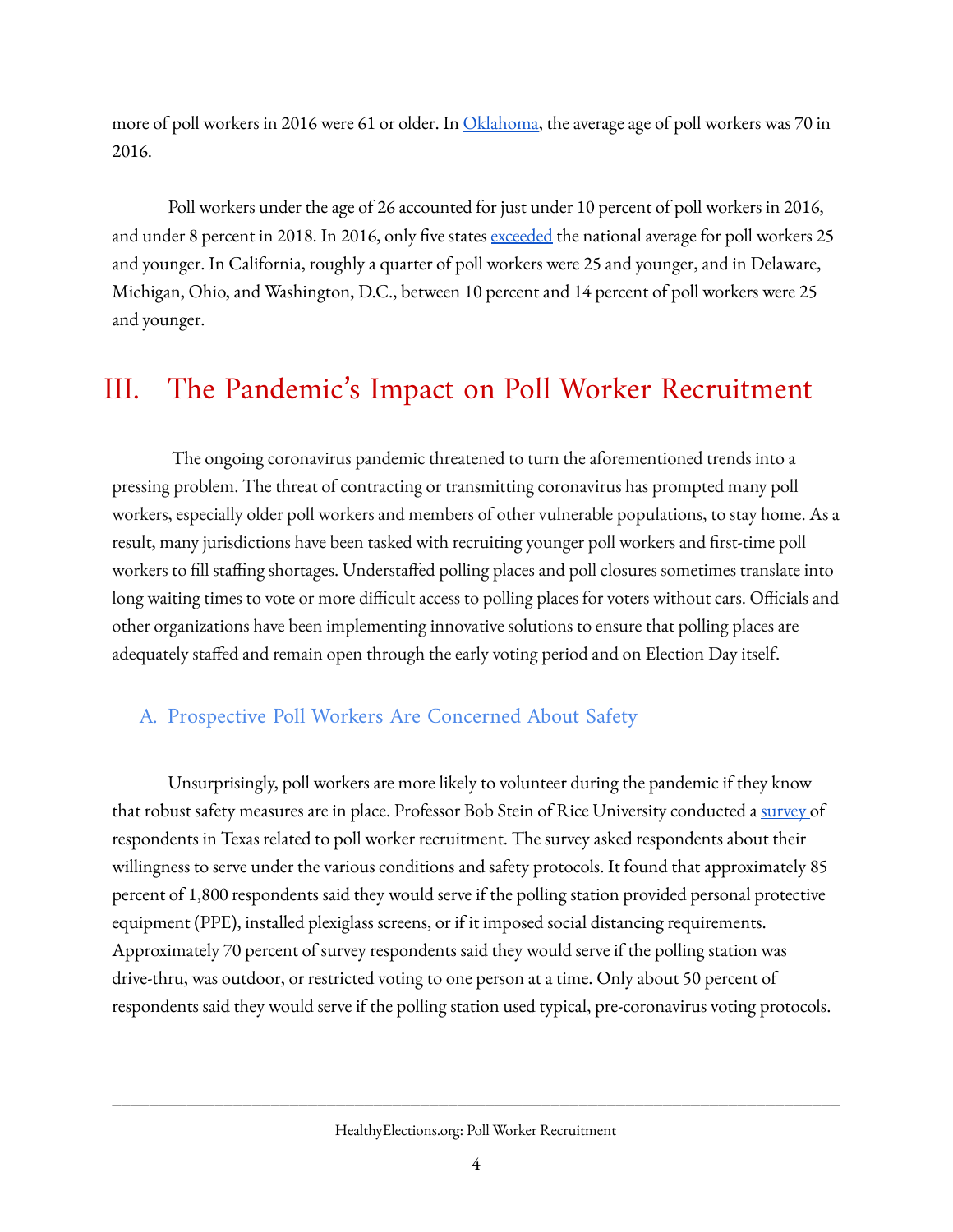|                                    | All Poll<br><b>Workers</b> | Dems | Reps | Female | Male | Younger<br>than 65 | Older than<br>65 |
|------------------------------------|----------------------------|------|------|--------|------|--------------------|------------------|
| Distancing<br>Requirements         | 86%                        | 83%  | 90%  | 86%    | 87%  | 88%                | 85%              |
| <b>Sanitized Gloves</b>            | 84%                        | 81%  | 86%  | 84%    | 84%  | 86%                | 81%              |
| <b>Plexiglass Screens</b>          | 86%                        | 88%  | 83%  | 87%    | 83%  | 86%                | 85%              |
| <b>PPE</b>                         | 85%                        | 84%  | 86%  | 86%    | 86%  | 88%                | 82%              |
| Drive-thrus                        | 69%                        | 75%  | 57%  | 72%    | 64%  | 72%                | 64%              |
| Normal Polling<br>Conditions       | 52%                        | 40%  | 70%  | 48%    | 35%  | 54%                | 38%              |
| <b>Outdoor Polling</b><br>Location | 68%                        | 64%  | 72%  | 67%    | 69%  | 69%                | 56%              |
| One Person at a Time               | 72%                        | 73%  | 80%  | 73%    | 67%  | 74%                | 69%              |

Table 2. Willingness of respondents to serve as poll workers given certain safety practices

*Source: Rice University poll, reported by [Houston](https://www.houstonpublicmedia.org/articles/news/politics/2020/05/08/369099/poll-workers-willing-to-brave-coronavirus-with-precautions-survey-finds/) Public Media.*

Proper safety procedures can be effective in limiting the spread of coronavirus and the risk that poll workers contract the disease. In South Korea's April [parliamentary](https://www.reuters.com/article/us-health-coronavirus-southkorea-idUSKBN22C05U?taid=5eaa4c1b06bb9b0001402f49&utm_campaign=trueAnthem%3A+Trending+Content&utm_medium=trueAnthem&utm_source=twitter&fbclid=IwAR1pWx9jhPyV2pKpGFZftx2zj8Sb1QuQxGUxK8SefRkSHCXse1kLgEQ_d7Y) election, for instance, the country instituted mandatory policies for social distancing and the use of masks, plastic gloves, and disinfectants in polling places. The country announced that not one case of coronavirus infection related to the election was reported during the 14-day incubation period, despite 21 million voters (including those in [quarantine\)](https://twitter.com/BBCLBicker/status/1250183718628503553) having participated in the election.

# <span id="page-4-0"></span>B. Many Poll Workers, Especially Those in High-Risk Groups, Will Opt to Stay Home During the 2020 General Election

The World Health Organization ([WHO\)](https://www.who.int/news-room/feature-stories/detail/who-delivers-advice-and-support-for-older-people-during-covid-19#:~:text=The%20COVID%2D19%20pandemic,potential%20underlying%20health%20conditions.) and the U.S. Centers for Disease Control and Prevention [\(CDC](https://www.cdc.gov/coronavirus/2019-ncov/need-extra-precautions/older-adults.html)) agree that older adults are at the highest risk for severe illness if they contract coronavirus. As shown in Table 1, only 38 percent of voters over 65 years old would be likely to work the polls under "normal polling conditions" (with pre-coronavirus conditions lacking PPE or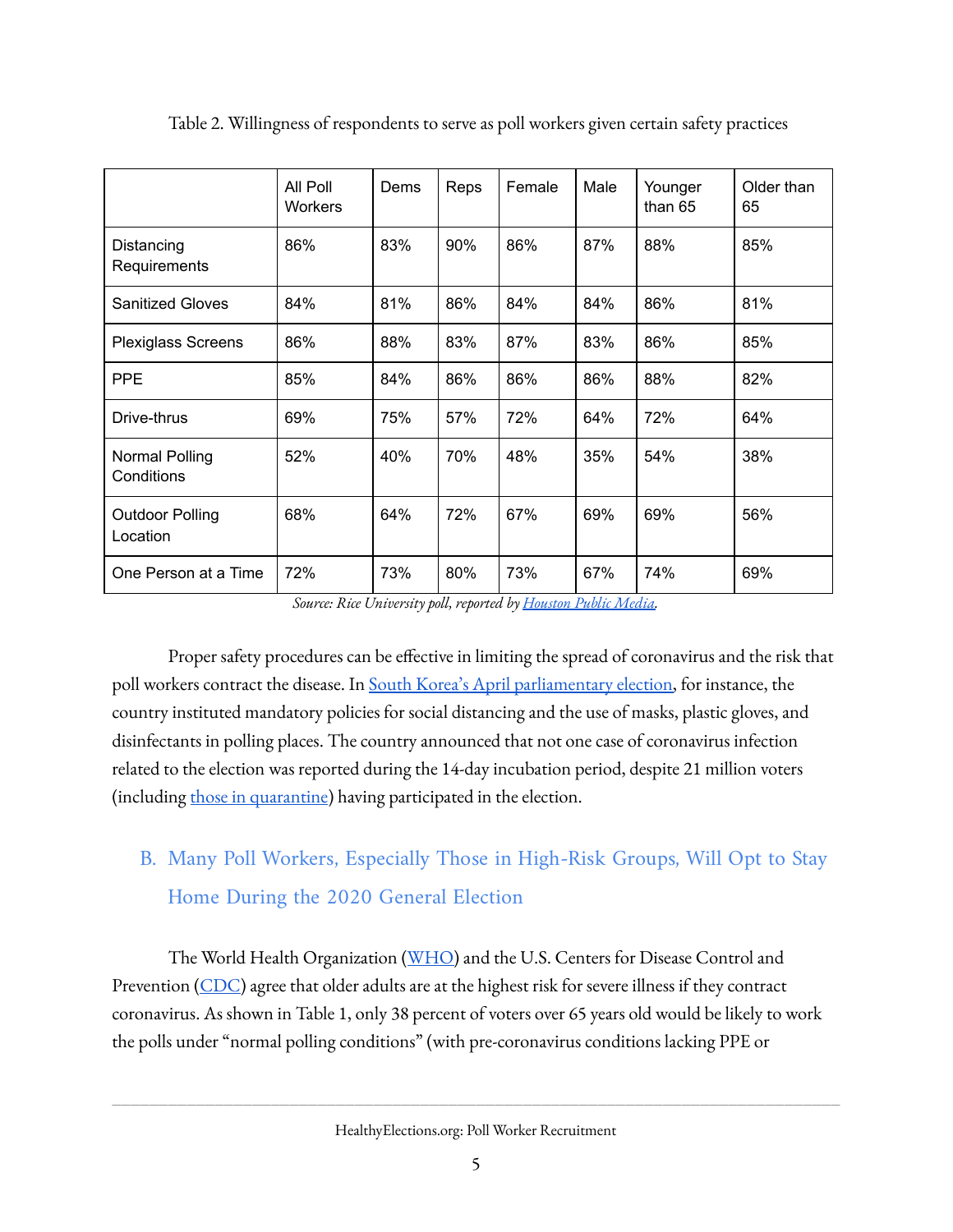distancing requirements), compared to 54 percent of those under 65 years old who would be willing to work under those same conditions.

Interviews with poll workers and election officials provide additional confirmation. Angie Copas, a clerk for the village of Matoon, Wisconsin, who is at high risk for complications from coronavirus because of existing health conditions, [told](https://www.nytimes.com/2020/04/02/us/politics/wisconsin-election-coronavirus.html) the New York Times: "I'm scared.... On Election Day, we're exposed to [hundreds of in-person voters] and everyone they come across." Joe Gloria, registrar of voters in Clark County, Nevada, reported [receiving](https://publicintegrity.org/politics/elections/democracy-2020/elderly-workers-run-elections-but-covid-19-will-keep-many-home/) calls from poll workers who said they were unwilling to train for or work in the state primary this past spring.

Many [states](https://healthyelections.org/sites/default/files/2020-08/august_primaries_memo.pdf) suffered from poll worker shortages during their primaries, and in the  $17$  states that held primary and runoff elections in August, poll worker shortages were the most common in-person voting administration challenge.

- **● Alaska:** The director of elections in Alaska announced on the eve of its August primary that six polling [locations](https://www.alaskapublic.org/2020/08/18/voters-in-6-villages-will-vote-absentee-in-person-tuesday/) would not open because of inadequate staffing, forcing residents to vote at different locations or absentee at the last minute.
- **Arizona:** [Mohave](https://kdminer.com/news/2020/aug/01/salary-priority-mohave-county-heads-polls/) County officials had to staff 37 polling locations with ["skeleton](https://kdminer.com/news/2020/aug/06/1-3-registered-voters-cast-ballots-primary-few-hit/) crews" of around 60 percent the typical number of poll workers this August.
- **Florida:** Eight percent of poll workers in Miami County declined to work in [Florida's](https://www.nytimes.com/2020/03/17/us/politics/primary-voter-turnout-2020.html) March [primary,](https://www.nytimes.com/2020/03/17/us/politics/primary-voter-turnout-2020.html) near the beginning of the pandemic.
	- **○ Pasco County:** Pasco County which had 1,043 workers for the 2018 general election, saw a "[hemorrhaging](https://www.tampabay.com/news/health/2020/03/11/coronavirus-fears-move-florida-voting-sites-from-assisted-living-facilities/)" of poll workers, as  $150$  dropped out within a week after the first case of coronavirus was reported in the county.
	- **○ Pinellas County:** Pinellas County faced a [shortage](https://www.tampabay.com/florida-politics/buzz/2020/03/16/coronavirus-pandemic-threatens-floridas-tuesday-primary/) after more than 260 of its approximately 1,700 poll workers withdrew.
- **● Kansas:** In Kansas, a lack of poll workers during the August primary caused closures that forced some voters to travel [further](https://www.kansascity.com/article244716902.html) to vote.
- **● Kentucky:** In Warren [County](https://hoptownchronicle.org/coronavirus-pandemic-reshapes-kentuckys-2020-primary-election/), only 24 people had volunteered to work the polls three days before the June primary, compared to the usual 400 poll workers (the average age of a poll worker in Warren County pre-coronavirus was 72).
- **● Illinois:** On the day before the March primary, Cook County still had only [about](https://chicago.cbslocal.com/2020/03/16/cook-county-election-day-election-judges-shortage-coronavirus-covid-19/) 5,600 workers—down significantly from the usual 8,000.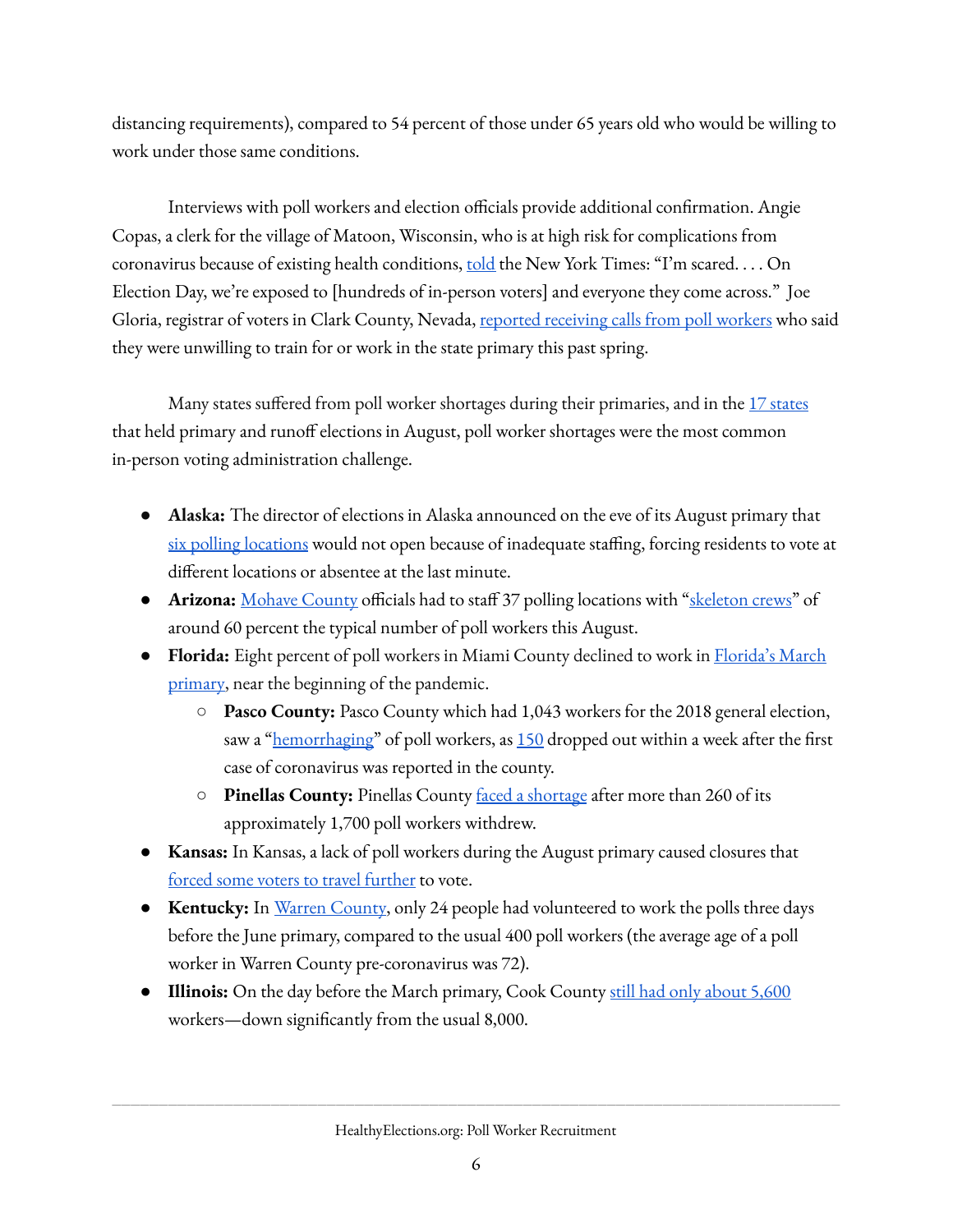- **Michigan:** In [Michigan'](https://www.freep.com/story/news/politics/elections/2020/08/05/michigan-absentee-ballots-november-election/3298698001/)s August primary, some **[Detroit](https://www.freep.com/story/news/politics/elections/2020/08/05/michigan-absentee-ballots-november-election/3298698001/)** polling places opened late because of poll worker no-shows, a development election officials attributed to coronavirus safety concerns.
- **[New](https://www.wxxinews.org/post/monroe-county-likely-cut-election-polling-sites-amid-poll-worker-shortage-pandemic) York:** New York suffered a shortage of poll workers in its June primary as <u>large [numbers](https://www.nyclu.org/en/news/ny-must-fix-these-four-voting-problems-november)</u> of its elderly poll workers declined to work. [Thousands](https://www.syracuse.com/politics/cny/2020/08/ny-recruits-poll-workers-for-2020-election-to-ease-shortage-caused-by-coronavirus.html) have also declined to work this November.
- **[Ohio](https://www.vice.com/en_us/article/4ag5pg/poll-workers-are-resigning-over-coronavirus-and-states-are-scrambling):** Officials in *Ohio* reported that for every poll worker the state signed up for its March primary, it was losing three poll workers due to concerns over public health.
- **[Pennsylvania](https://www.pennlive.com/news/2020/05/some-poll-workers-have-pulled-out-of-working-the-primary-amid-fears-of-coronavirus.html):** Pennsylvania saw massive poll worker shortages across the state for its June primary.
	- **○ Allegheny County:** 85 [percent](https://triblive.com/local/pittsburgh-allegheny/allegheny-county-votes-to-consolidate-primary-polling-locations/) of polling places in Allegheny County closed because of poll worker shortages.
	- **○ Philadelphia County:** 75 [percent](https://www.inquirer.com/politics/election/coronavirus-philadelphia-pa-2020-primary-election-20200528.html) of polling places in Philadelphia County closed because of poll worker shortages.
- **Wisconsin:** During Wisconsin's April primary shortly after the onslaught of coronavirus pandemic in the US, Milwaukee was relying on just under 30 percent of its typical number of poll workers  $-400$  of  $1,400$ . Milwaukee's shortage was so severe that, out of its usual 180 polling places, only five [remained](https://www.jsonline.com/story/news/politics/elections/2020/04/09/wisconsin-election-milwaukee-had-5-voting-sites-while-madison-had-66/2970587001/) open for in-person voting for the April primary.

# <span id="page-6-0"></span>II. Approaches to Poll Worker Recruitment

Many groups and organizations have created innovative ways to help election officials recruit poll workers during the coronavirus pandemic. Some organizations, such as **[Power](https://www.powerthepolls.org/) the [Poll](https://www.pollhero.org/)s** and Poll [Hero](https://www.pollhero.org/), emerged specifically to recruit poll workers for this election. Many existing groups focusing on youth voting and civic engagement, such as [Campus](https://www.campusvoteproject.org/) Vote Project, Campus [Compact](https://compact.org/initiatives/campus-vote-home/), and [Students](https://slsvcoalition.org/) Learn Students Vote [Coalition,](https://slsvcoalition.org/) expanded their work to include recruiting student poll workers. Businesses are also working with election officials to recruit poll workers, either by paying their workers if they become poll workers or by adopting a polling place. Several states have also worked with legal organizations to provide CLE (Continuing Legal Education) credits so lawyers can meet American Bar Association requirements while working as poll workers.

Many states worked to combat poll worker shortages during the summer primaries, by creating innovative policies and partnerships. Tennessee launched a [recruitment](https://apnews.com/bec7ff71ef6869207ee4ed77b6fb3496) campaign in June, and had

HealthyElections.org: Poll Worker Recruitment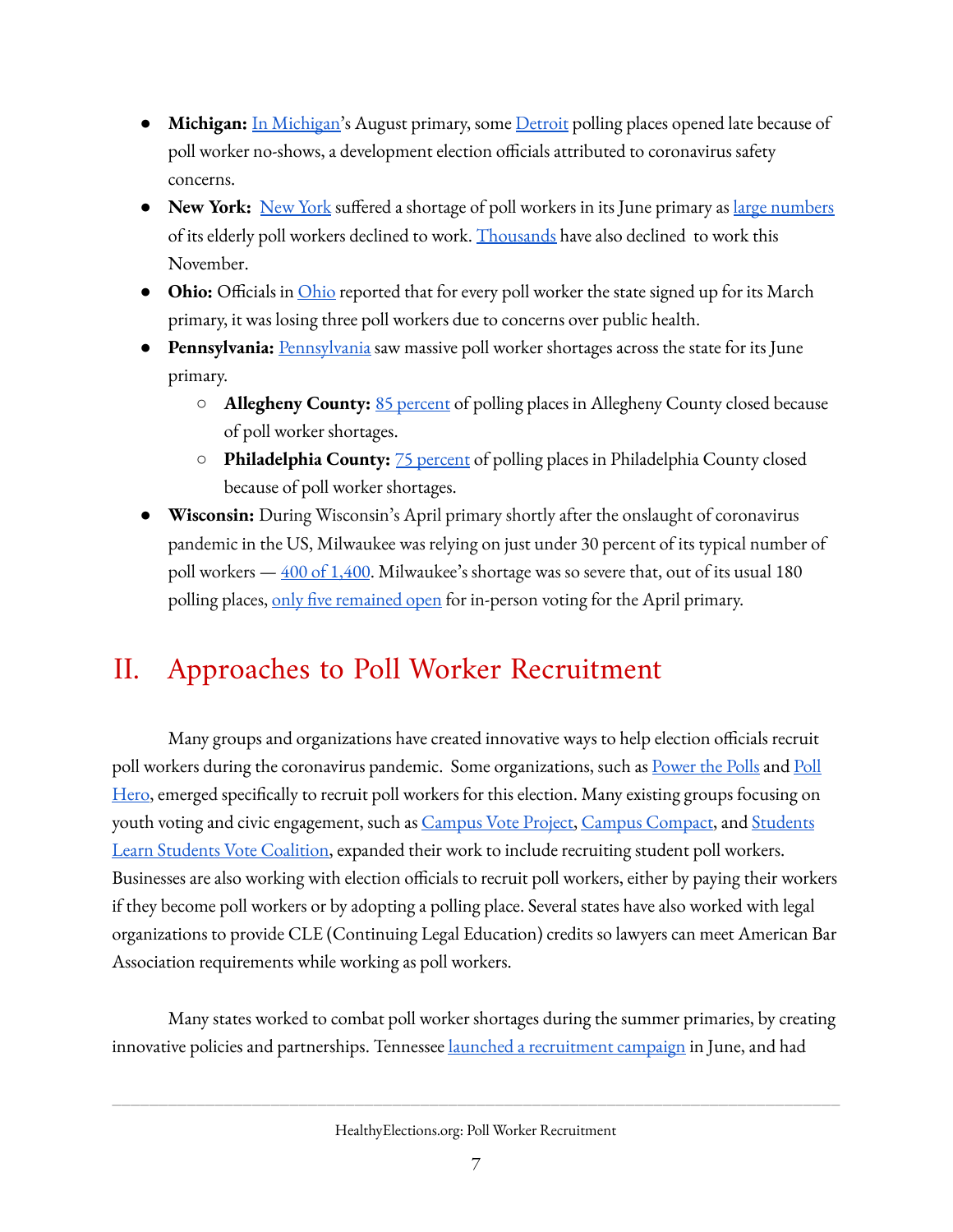recruited nearly 3,000 poll workers by July. The governor of Arizona issued an executive order allowing state employees to take civic [leave](https://azgovernor.gov/sites/default/files/eo_2020-50.pdf) on Election Day to serve as poll workers, and Maricopa County trained extra poll [workers](https://www.azcentral.com/story/news/local/phoenix/2020/08/03/how-covid-19-change-voting-maricopa-county/5528380002/) to serve as substitutes for poll workers who did not show up for its August primary. Some jurisdictions in *[Alaska](https://www.alaskapublic.org/2020/08/18/voters-in-6-villages-will-vote-absentee-in-person-tuesday/)* and *[Wisconsin](https://www.nbc15.com/2020/08/11/wisconsin-hopes-for-smoother-primary-than-april-election/)* offered higher pay to attract poll workers this summer. Michigan [partnered](https://www.nba.com/pistons/features/detroit-pistons-partner-michigan-secretary-states-office-drive-voter-awareness-and-turnout) with the Detroit Pistons basketball team, which encouraged its employees to work the polls in the August and November elections.

### <span id="page-7-0"></span>A. Power the Polls

[Power](https://www.powerthepolls.org/about) the Polls has recruited hundreds of thousands of potential poll workers across the country to help alleviate poll worker shortages. Power the Polls uses information from [WorkElections.com](https://www.workelections.com/) to connect potential poll workers to election officials in over 4,000 jurisdictions via a single portal. Through Power the Polls, applicants are connected to their specific jurisdiction via follow-up email with *[information](https://www.powerthepolls.org/about)* on poll worker compensation, hours, application links, and training and eligibility requirements. Power the Polls also partners with Secretary of State offices, local officials, and statewide NGOs to keep applicants up to date on training requirements and timing.

The organization created a heavy social [media](https://www.marieclaire.com/politics/a33994556/how-to-become-a-poll-worker/) presence to recruit younger poll workers from Instagram, Snapchat and Tiktok and received endorsements from major *influencers*. Comedians on traditional media also promoted Power the Polls, including <u>The Daily Show with [Trevor](https://twitter.com/thedailyshow/status/1284986122872016903?lang=en) Noah</u> and Full Frontal with [Samantha](https://www.youtube.com/watch?v=11_4--ocb_g) Bee. The organization also has hundreds of national and local [partners](https://www.powerthepolls.org/partners) recruiting in their workforces, nonprots, and other organizations. Since launching, Power the Polls has recruited around 700,000 applicants to work as poll workers in the November 2020 general election, blowing past their original goal of [250,000](https://www.powerthepolls.org/about) poll workers. The organization also collaborates with corporate partners to provide personal protective equipment (PPE) to election workers.

Power the Polls is also assisting election administrators in creating backup lists to fill last-minute vacancies, and recruiting rapid response poll workers up until Election Day on November 3. The organization's Election Day [planning](https://docs.google.com/document/d/1xpDYo18f8B-x9ETpR0FTzRHTrT6MEmEXfH8sBILtIRA/edit) guide (Appendix B) and election administrator [hotline](https://docs.google.com/document/d/1ZnQGOrpQEkdMXzj6dxpAEPQ7wd4x1bTYsqXf3HiVbuU/edit#heading=h.jyi2zfgi4bhz) [guide](https://docs.google.com/document/d/1ZnQGOrpQEkdMXzj6dxpAEPQ7wd4x1bTYsqXf3HiVbuU/edit#heading=h.jyi2zfgi4bhz) (Appendix C) are attached to this memo.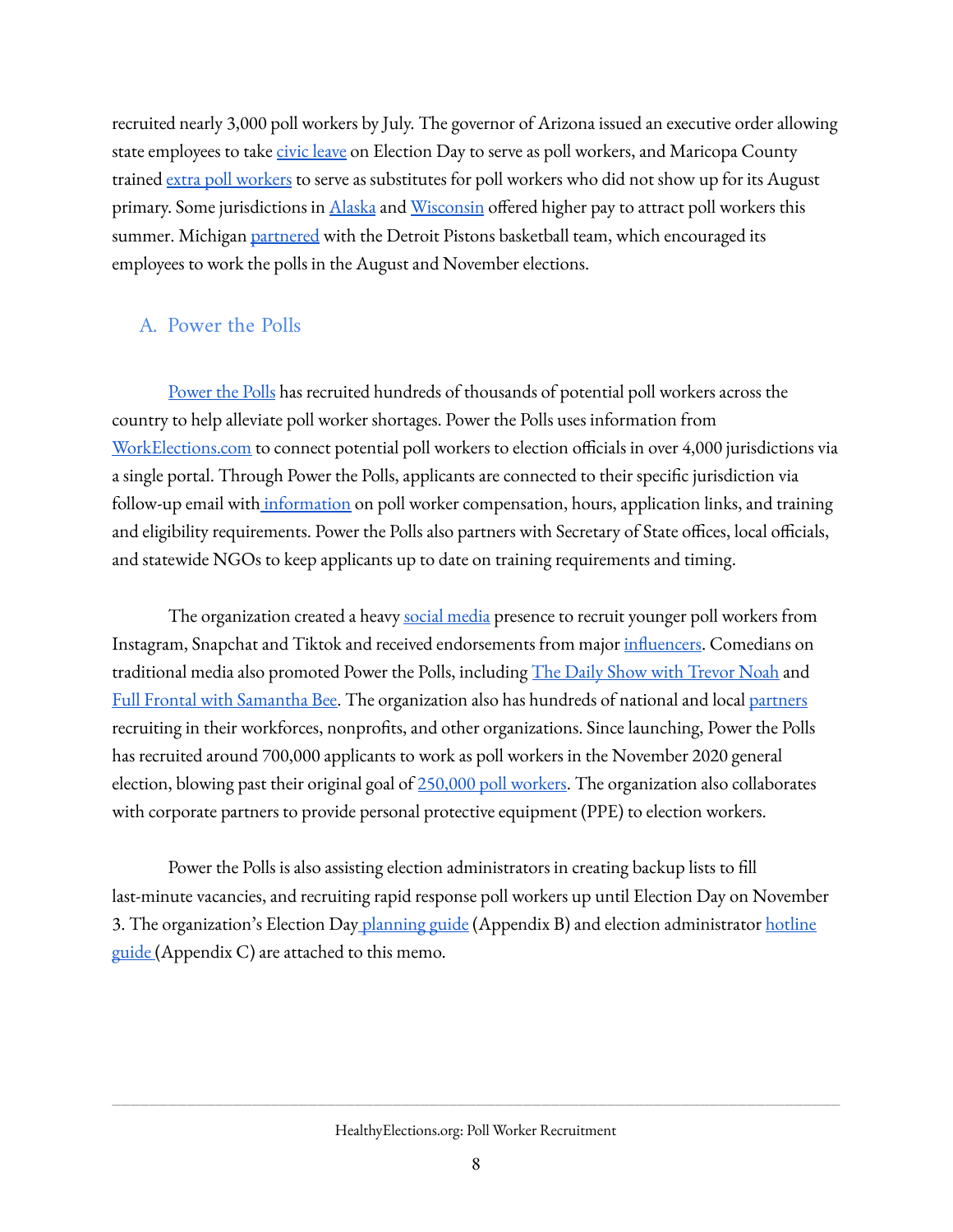### <span id="page-8-0"></span>B. Recruiting Students

Some states have targeted their poll worker recruitment efforts at younger voters, whose risk from coronavirus are generally not as severe. Younger poll workers bring more than just immediate relief from the dwindling poll worker task force. [According](https://www.eac.gov/documents/2017/11/15/eavs-deep-dive-poll-workers-and-polling-places) to the EAC, young poll workers are generally more comfortable with new technology employed at many polling places; their energy and enthusiasm are often well received by older poll workers; and the experience they gain at the polls can stimulate interest in elections and help create lifelong voters.

Many states already had well-established recruitment programs tailored at younger demographics, even before the coronavirus pandemic. These programs (described below) can serve as a blueprint for states looking to enact or expand these critical recruitment efforts.

**High school students**. One approach to youth poll worker recruitment is to focus on high-schoolers. States and counties have used the following tactics to recruit high school students in particular.

- **Offer incentives.** Hamilton County, Ohio, developed a "Youth at the Booth" [program](https://votehamiltoncountyohio.gov/files/files/elections/November%202016/YAB%202016%20Packet.pdf) that collaborated with teachers from various high schools to recruit high school seniors to work at the polls. Some high schools and teachers gave extra credit for civics, government, and social studies classes for students who volunteered. As part of this program, Hamilton County also created a Youth at the Booth "Challenge." The school that provided the most students to work the polls was treated to a Pizza Thank You Party from a popular local restaurant.
- **Offer prizes.** Poll [Hero](https://www.pollhero.org/) specifically aims to recruit high school and college students through its points-based incentive program. Students can complete a number of [tasks](https://www.pollhero.org/journey) worth a fixed amount of points, from signing up to be poll workers to submitting photos of themselves working the polls. These points can be used for entries in a grand-prize raffle.
- **Lower barriers for volunteering.** Minneapolis runs a ["Student](https://www.eac.gov/sites/default/files/eac_assets/1/6/Minneapolis_Election_Worker.pdf) Election Judge" program. Although it focuses on recruiting bilingual high school students, its structure is broadly applicable to recruiting all high school students. As part of this program, school personnel guide students individually through the various parts of the poll worker application, including obtaining parental permission and handling scheduling issues. Some schools even provide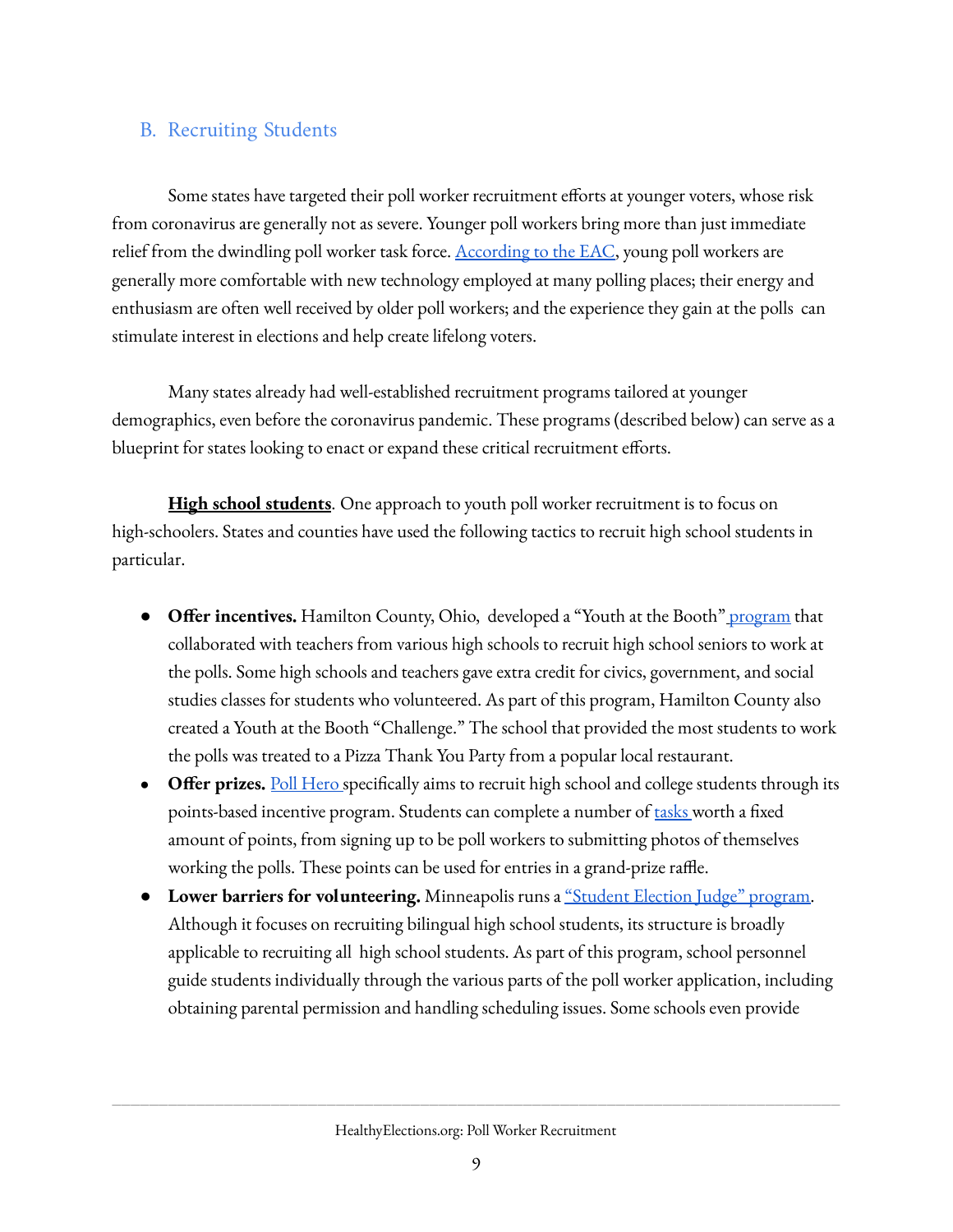additional support, including childcare, transportation assistance, and box meals to bring to the Election Day work site.

**College students**. States, universities, and organizations have also crafted programs for college students. Many groups, such as [Campus](https://www.campusvoteproject.org/) Vote Project, Campus [Compact,](https://compact.org/education-for-democracy/safe-elections-project/) and the [Students](https://slsvcoalition.org/for-students/) Learn Students Vote [Coalition](https://slsvcoalition.org/for-students/) have been recruiting students to work as poll workers in the 2020 election. Campus Compact and Campus Vote Project, for example, both created peer recruiter initiatives at campuses across the country.

Further, Suffolk University created a [comprehensive](https://www.mesacc.edu/community-civic-engagement/journals/strategies-success-starting-college-poll-worker-program) strategy manual for recruitment programs at other colleges modeled off its own recruitment program.

- **Develop close working relationships between election ocials, college recruitment programs and university administrators.** College recruitment programs can work with local election offices to gather information about key legal requirements and voter registration deadlines. Martin [County](https://www.eac.gov/sites/default/files/clearinghouseawards/2019/MartinCounty_TrainRecruitStudents_Pollworkers_2019CleariesC%20Entry.pdf), Florida, built a "Work the Polls" video that various colleges displayed on their websites and distributed to their students. The program asked various college professors to help recruit students. One such professor, Robert Farley, a History Professor at Indian River State College, recruited 23 of his students to work the polls. The program coordinators in Martin County also sent emails and text messages to all eligible students, held voter registration drives on school campuses, and visited classrooms to present information and answer questions about working the polls
- **Reduce barriers to student participation.** College administrations can help by, among other things, granting excused absences for students who work the polls. Going beyond excusing students for missing class, high schools and universities can [cancel](https://www.acslaw.org/wp-content/uploads/2019/10/Class-Cancellation-Blueprint.pdf) class to increase civic participation and service. Several law schools, including **[Stanford](https://law.stanford.edu/event/election-day-no-law-school-classes/) Law School** and [Northwestern](https://www.law.northwestern.edu/about/news/newsdisplay.cfm?ID=926) Law School have cancelled classes on Election Day as a means of protecting voting rights and increasing law student participation in the election process.
- **Incentivize students.** To incentivize students to work the polls, education institutions can offer course credit or extra credit for poll workers, or can allow students to meet service-learning opportunities through working the polls.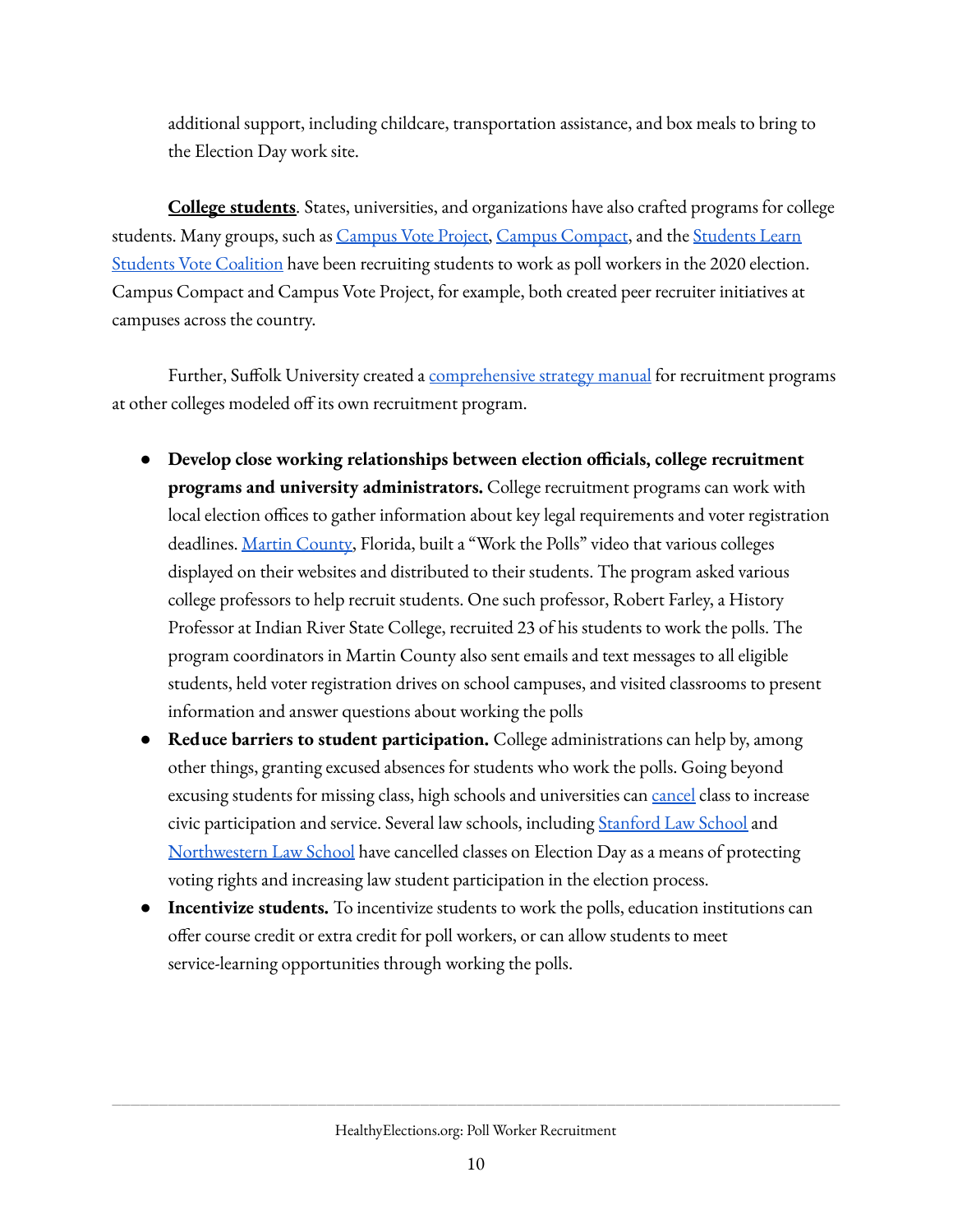### <span id="page-10-0"></span>C. Recruiting Bilingual Poll Workers

Election officials are frequently in need of poll workers who can speak languages other than English. [Section](https://www.justice.gov/crt/language-minority-citizens) 203 of the federal Voting Rights Act requires jurisdictions to provide ballots in languages other than English if more than 5 percent or 10,000 citizens of voting age are members of a single language minority and have difficulty speaking English. Many outside efforts, including [Power](https://www.nbcnews.com/news/latino/groups-urge-latinos-especially-youth-sign-be-bilingual-poll-workers-n1240584) the [Polls](https://www.nbcnews.com/news/latino/groups-urge-latinos-especially-youth-sign-be-bilingual-poll-workers-n1240584), have sought bilingual poll workers, especially in counties with large Spanish-speaking populations, such as Maricopa County in Arizona and Harris County in Texas.

California sought a legislative solution to the bilingual poll worker challenge. In 2013, the state passed [Assembly](http://www.leginfo.ca.gov/pub/13-14/bill/asm/ab_0801-0850/ab_817_cfa_20130807_170640_asm_floor.html) Bill 817 to expand the pool of bilingual poll workers by allowing both citizens and legal permanent residents to serve as poll workers. States and counties can also offer monetary incentives for bilingual poll workers. [S](http://sonomacounty.ca.gov/CRA/Registrar-of-Voters/Poll-Worker-Information/)onoma County, [California](http://sonomacounty.ca.gov/CRA/Registrar-of-Voters/Poll-Worker-Information/), for example, offers an additional \$25 per day to those who speak certain languages. Finally, one innovative solution to providing language a[s](https://www.houstonchronicle.com/news/houston-texas/houston/article/Harris-County-unveils-multilingual-virtual-15057921.php)sistance to voters is **[Houston's](https://www.houstonchronicle.com/news/houston-texas/houston/article/Harris-County-unveils-multilingual-virtual-15057921.php) use of virtual translators**, which links voters to virtual translators (via an iPad) at the polling station that can process 30 different languages.

### <span id="page-10-1"></span>D. Recruiting from Businesses and Organizations

Although a number of *national [companies](https://healthyelections.org/sites/default/files/2020-09/list_of_corporate_contributions_to_election_efforts.pdf)* are encouraging or paying employees to be poll workers, employees at local businesses can also be a rich source of poll workers. Franklin County, Ohio, for example, implemented a "Champions of Democracy" [program](https://www.eac.gov/sites/default/files/CompetitionSubmissionFranklinCountyOhio.pdf) that recruited new poll workers from local businesses. Its "Champions" include seven of the top 30 largest Central Ohio employers and four Fortune 500 companies. Hamilton County, Ohio, also instituted a new program called "Partners in [Democracy"](https://www.eac.gov/sites/default/files/eac_assets/1/28/CompetitionSubmission.HamiltonCountyOhio.pdf) to engage local businesses and agencies. The largest privately held business in Hamilton County was its inaugural corporate partner, and nine separate county government agencies also signed onto the effort. The following are some other ways counties can engage its organizations.

"Adopt-a-polling place" programs. Some jurisdictions recruit nonprofits and companies to "adopt a polling place" for certain days of the election. The Election Board provides the company with training and other necessary resources, and the company is responsible for supplying adequate staff for

HealthyElections.org: Poll Worker Recruitment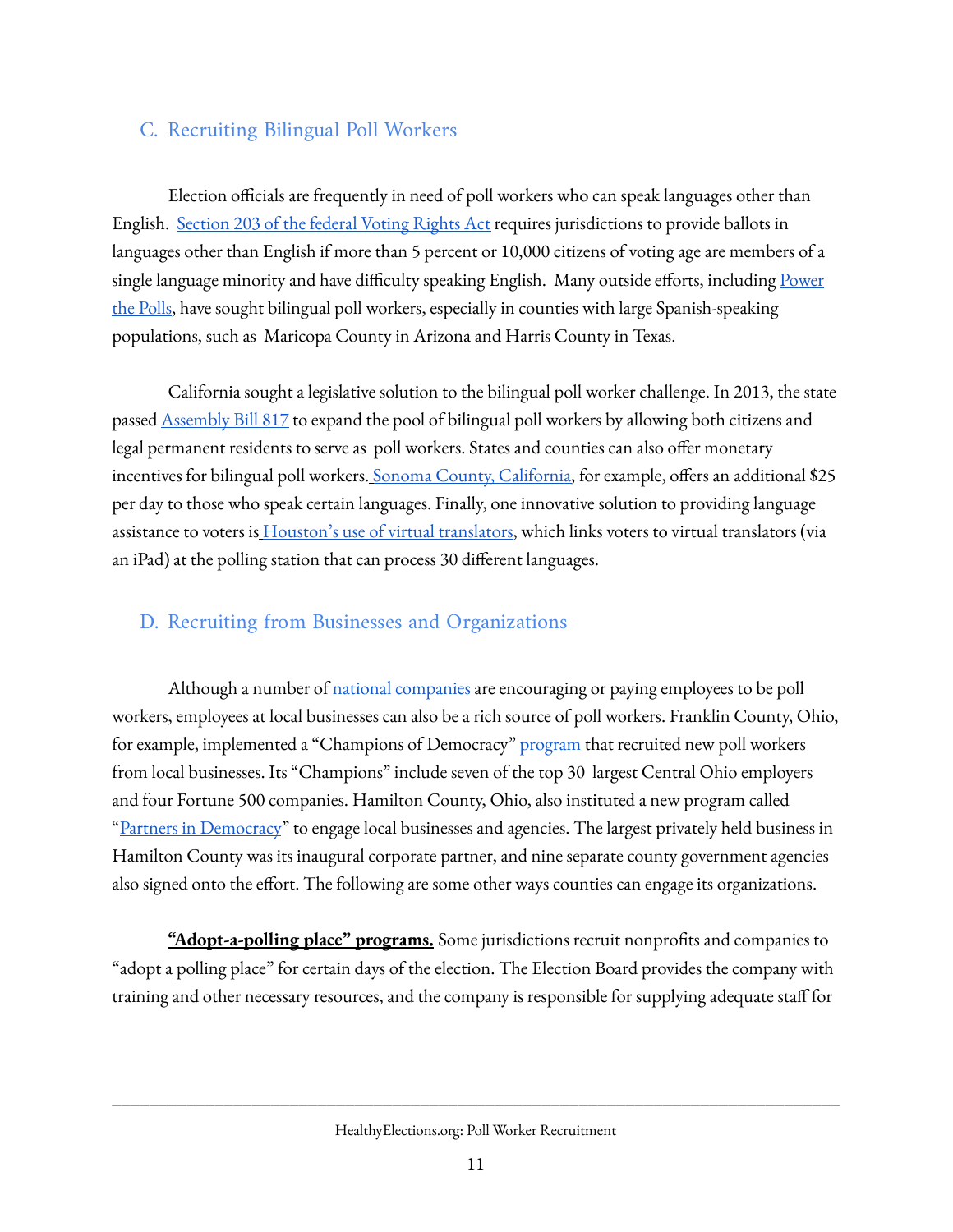the day. The following are some incentives that counties and states—including [Alaska,](http://www.elections.alaska.gov/doc/info/S05B-R4.pdf) [California](https://www.solanocounty.com/depts/rov/workers/adopt_a_poll.asp), [Wisconsin,](https://city.milwaukee.gov/election/Helpmilwaukeevote/AdoptAVotingSite.htm) [Florida,](https://www.sumterelections.org/Poll-Worker/Adopt-A-Precinct-Information) [Georgia,](https://secure.everyaction.com/7xjDB7OhR0SOz_48zz9zgA2) and [Nevada—](https://www.washoecounty.us/voters/get-involved/poll%20workers/adoptapollingplace.php)have used to attract organizations to adopt a polling place:

- **Publicity**. By displaying a sign with the organization's name at the adopted polling place, the county can deliver goodwill publicity for the partner company or organization. A county can also add the participating company's name to the county's list of partners on the county's website and can spotlight the organization during county board meetings.
- **Fundraising** . In some counties, participating companies and organizations can earn money for their fundraising projects or any charity of their choice. If the organization itself is a non-prot entity, counties can pay the participating organization directly, rather than paying the individual workers.

**Direct recruitment of organizations' employees.** Counties can also engage organizations' employees directly. For instance, in Franklin County, Ohio's "Champions of Democracy" program (above), program administrators visited local businesses to promote the program. They encouraged participating businesses and agencies to give their employees a "day off for democracy" to allow them to serve as election workers. Companies can incentivize employees directly by offering to pay their employees to work as a poll worker. Several [companies](https://www.vox.com/the-goods/2020/9/10/21428934/companies-pay-employees-poll-workers-2020), such as Old Navy and Target, have already pledged to pay their workers if they decide to sign up as poll workers. And election officials and law firms can urge bar associations to provide CLE credits for attorneys who agree to serve as poll workers. South [Carolina](https://www.sccourts.org/whatsnew/displayWhatsNew.cfm?indexId=2534), [Ohio,](http://courtnewsohio.gov/happening/2020/attorneyPollsCLE_072320.asp#.X4-B_dBKg2x) [Virginia](https://valawyersweekly.com/2020/09/07/cle-available-for-work-on-election-day/) and [Indiana](https://www.theindianalawyer.com/articles/cle-credit-available-to-attorneys-who-serve-on-election-day), for example, will allow lawyers to put their hours worked as a poll worker towards their CLE requirements.

## <span id="page-11-0"></span>E. Increasing Poll Worker Pay

Several jurisdictions found that additional poll worker pay increased the number of people willing to work elections. In the Rice [University](https://www.houstonpublicmedia.org/articles/news/politics/2020/05/08/369099/poll-workers-willing-to-brave-coronavirus-with-precautions-survey-finds/) survey of Texas cited above, 42 percent of voters said that payment was very important to them and their family in deciding whether to work an election. Poll workers in [Milwaukee](https://www.wisn.com/article/milwaukee-offering-hazard-pay-to-poll-workers-in-upcoming-elections/33315916) were given \$100 in hazard pay for the August primary. In some areas of [Connecticut](https://time.com/5876195/coronavirus-poll-workers-election/), poll workers were also paid an additional \$100 in hazard pay to work the polls for the primary on August 11. [Philadelphia](https://philadelphia.cbslocal.com/2020/09/10/higher-pay-for-november-election-poll-workers-due-to-covid-19-risks-raises-concerns/) raised poll worker pay as well, which may be partially responsible for the [increase](https://whyy.org/articles/philly-area-counties-say-efforts-to-recruit-poll-workers-for-election-day-are-paying-off/) in poll worker recruitment since its June primary.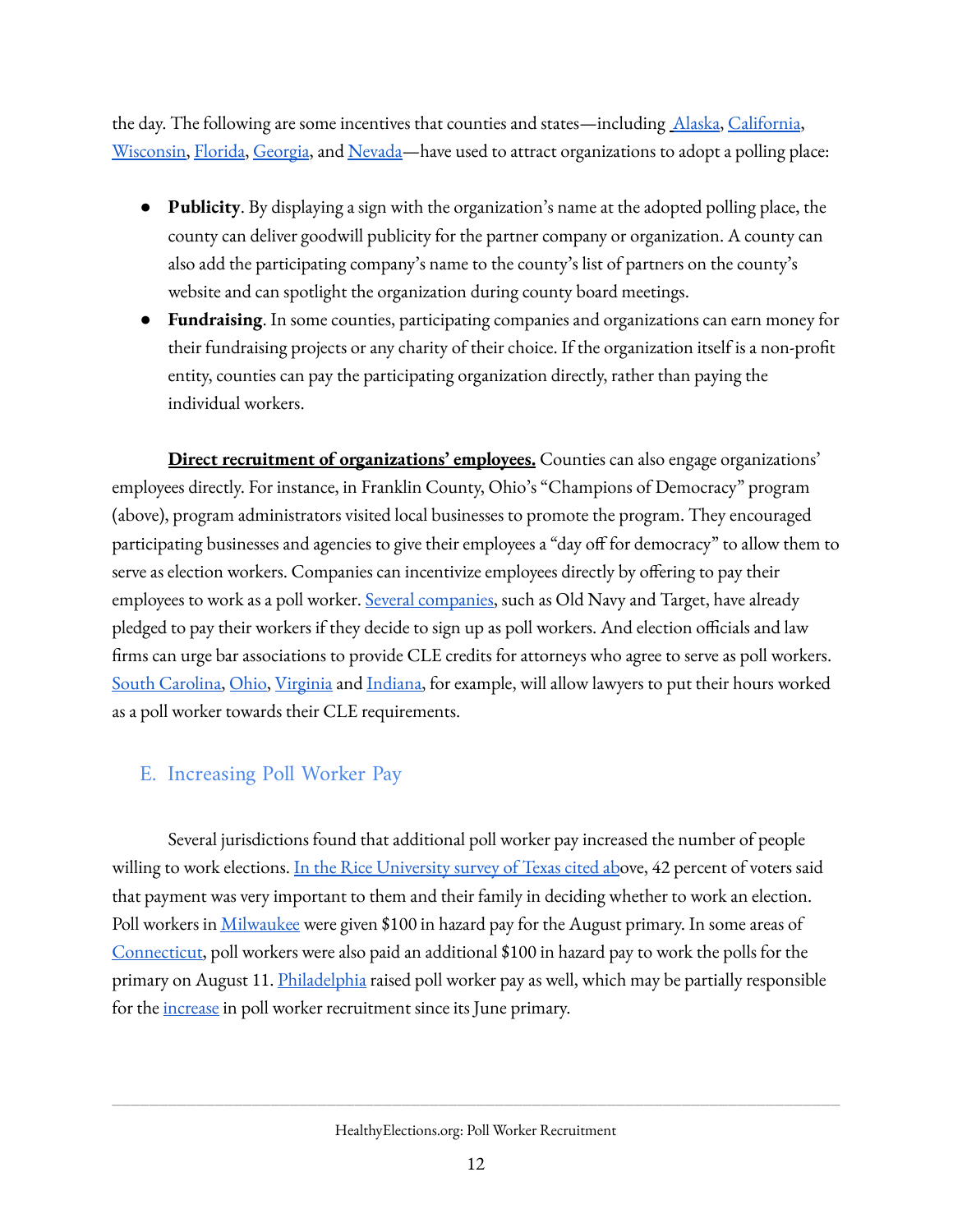Some states have offered additional payment statewide to attract poll workers this year. [In](https://www.nbcnews.com/politics/2020-election/elderly-poll-workers-run-u-s-elections-covid-19-will-n1205761) [Alabama](https://www.nbcnews.com/politics/2020-election/elderly-poll-workers-run-u-s-elections-covid-19-will-n1205761), for example, state officials used emergency federal money allocated to pay poll workers an additional \$25 per day for working during the U.S. Senate runoff election in July. Alabama will also be offering extra pay to work the general election in November.

Pay increases may assist election officials in competing with other potentially lucrative short-term alternatives. Cuyahoga County, Ohio, for instance, suffered from a shortage of 500 poll workers for its presidential primaries, in part [because](https://www.cleveland.com/open/2020/03/cuyahoga-county-short-500-poll-workers-part-of-a-larger-statewide-shortage-due-to-coronavirus.html) many potential workers instead accepted higher payment to work for the 2020 Census.

## <span id="page-12-0"></span>F. Marketing and Advertising for Poll Worker Recruitment Efforts

**Online marketing.** Online marketing can help advertise jurisdictions' poll worker needs and opportunities. For instance, in Iowa, Secretary of State Paul Pate used an online [marketing](https://pollworker.iowa.gov/) strategy aimed at attracting people to work the polls. In Michigan, Secretary of State Jocelyn Benson started an online "[Democracy](https://www.michigan.gov/sos/0,4670,7-127-1633_11976_98803---,00.html) MVP" campaign aimed at attracting election workers to help process absentee ballots and other tasks. This campaign has used YouTube videos and Twitter and Facebook posts to spread the word. Over  $1,600$  people applied in the first 10 days to participate in the program. West Virginia launched "[Operation](https://www.wboy.com/top-stories/secretary-of-states-office-launching-operation-elective-service-to-recruit-poll-workers/) Elective Service," an Uncle Sam online social media campaign geared towards schools and local businesses to recruit 9,000 workers for its May Primary Election.

**Mail.** In Wake County, North Carolina, the Election Board [conducted](https://www.eac.gov/sites/default/files/clearinghouseawards/2019/WakeCountyNC_Pollworker_2019Clearies.pdf) a mail campaign to implement its "Vote to Volunteer" Program. It mailed a "Vote to Volunteer" buck slip to all registered voters at a cost of \$0.025 per slip, asking them to work the polls. In addition to sending the buck slip in voter mailings, though, Wake County also collaborated with the Wake County Revenue Department to include the buck slip in the Revenue Department's annual tax revenue mailing that is sent to each Wake County resident.

**<u>Snowball recruiting.</u>** The Center for Civic Design [recommends](https://civicdesign.org/strategies-for-recruiting-poll-workers/) that election officials take advantage of "snowball recruiting," which involves getting poll workers to actively recruit friends and family to work the polls. <u>[Miami-Dade](https://www.miamidade.gov/global/service.page?Mduid_service=ser1496340543264351) County</u> and some <u>Ohio [counties](https://www.cincinnati.com/story/news/politics/2020/03/12/ohio-elections-boards-frantically-seeking-poll-workers-due-coronavirus-outbreak/5033374002/)</u> used snowball recruiting as an

HealthyElections.org: Poll Worker Recruitment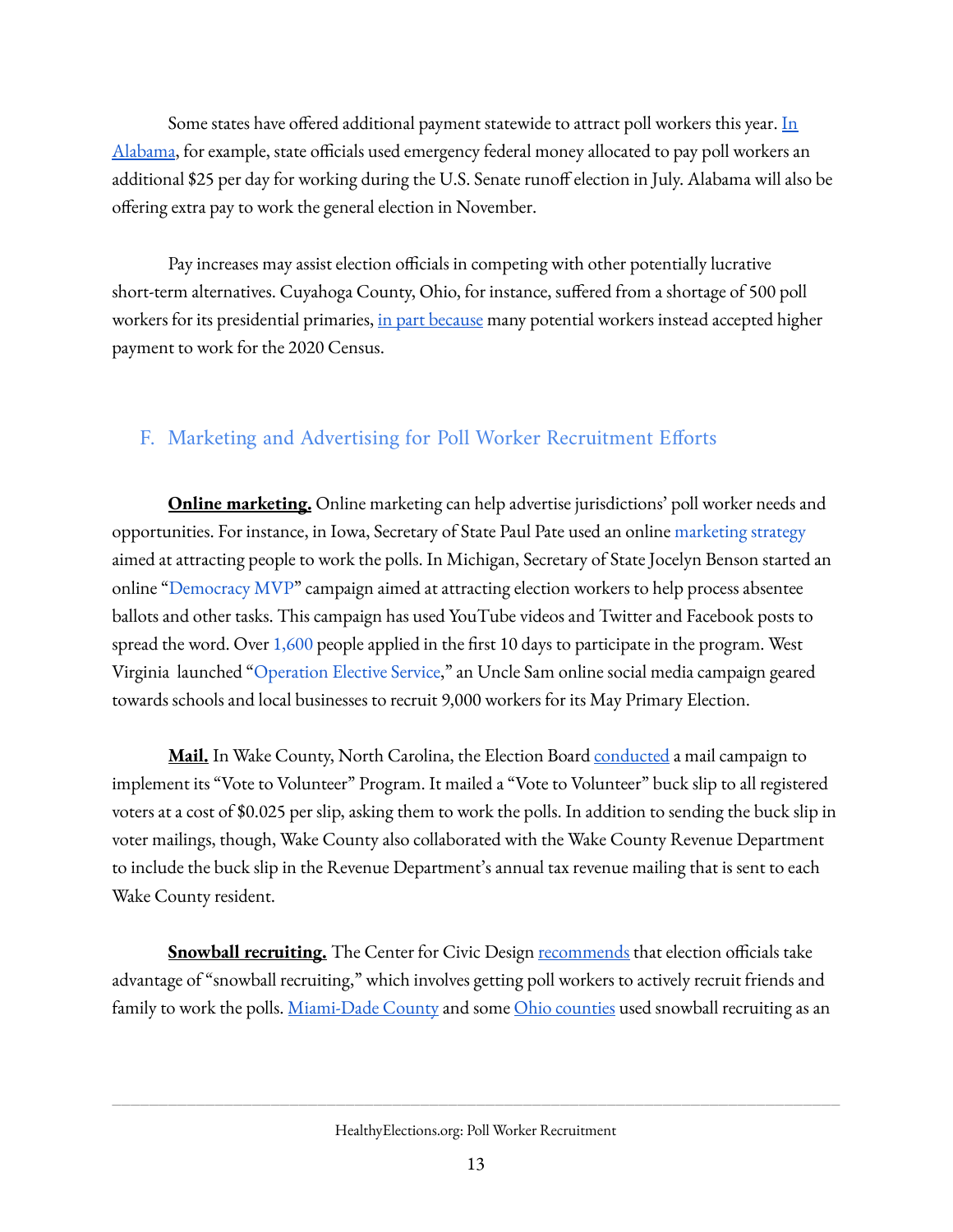emergency, last-minute measure to cover poll worker shortages during the primary elections, and this method could be more effective with more time for word-of-mouth to spread.

**Emphasize civic engagement.** Poll worker recruitment programs targeting students and younger individuals should emphasize civic duty to form lasting engagement. Ely County, [Minnesota,](https://www.eac.gov/sites/default/files/eac_assets/1/6/ElyMN.pdf) for instance, runs a program that matches veterans with high school students. The veterans not only teach the students about civic virtue but also train alongside them to become poll workers. The online "Democracy MVP" and "Operation Elective Service" online campaigns (described above) also emphasize the importance of well-run elections as the fabric of the United States, placing volunteers in the center of the spotlight as heroes of our democracy.

# <span id="page-13-0"></span>Conclusion

Recruiting poll workers often comes down to incentives. Compensation is typically a very important driver of poll worker recruitment, but student poll workers may be drawn to other incentives, like extra credit, raffles or pizza parties. More direct incentives for specific professions, like providing CLE credit for attorneys who serve as poll workers, could also increase the supply of willing volunteers. During the coronavirus pandemic, robust safety precautions and guarantees can alleviate concerns some potential poll workers might have and increase retention. With voting already underway for the general election, these best practices may provide crucial last-minute assistance to create a safe and effective election season and fill in poll worker shortages where they arise.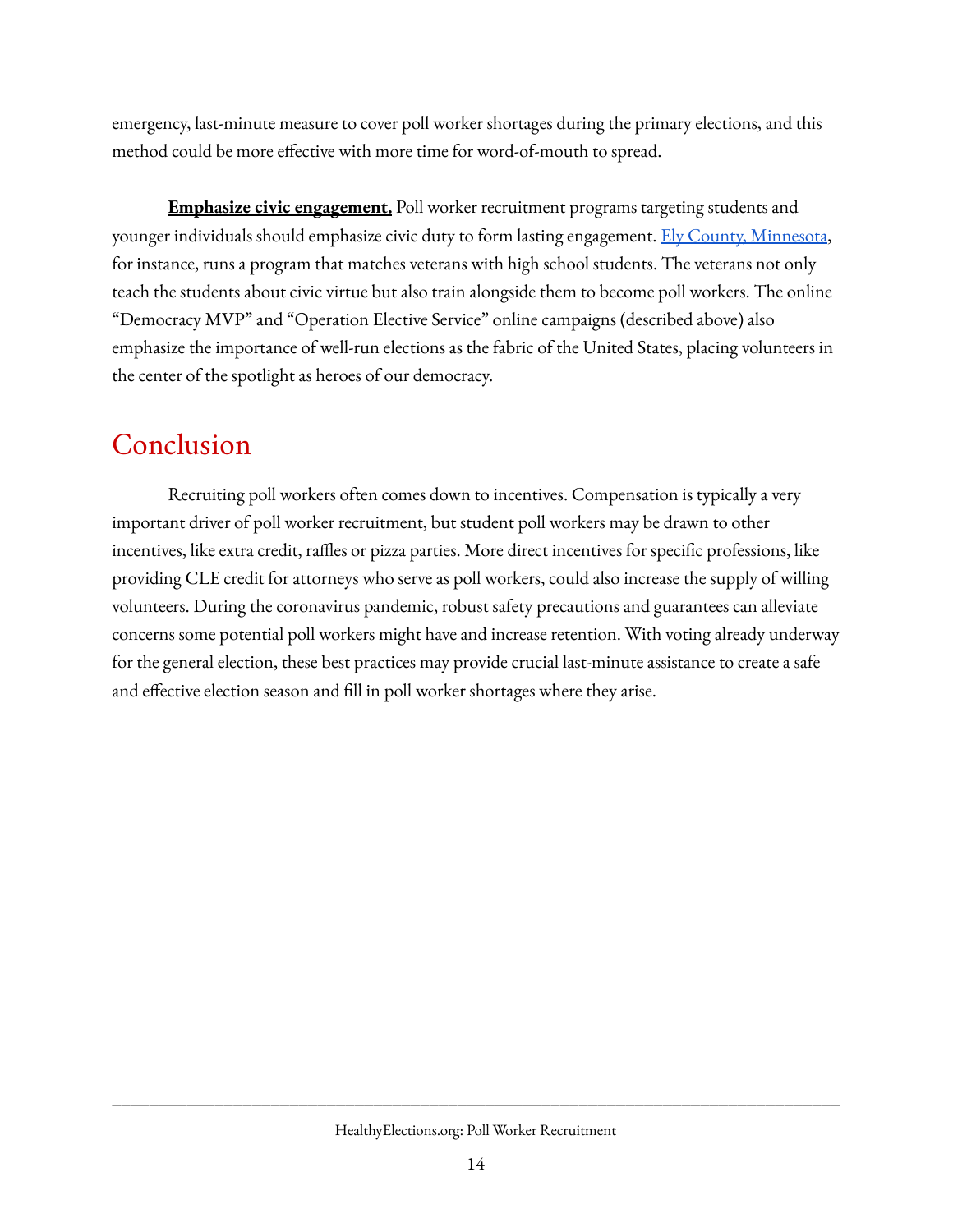# <span id="page-14-0"></span>Appendix A: Additional Resources

- [Tech & Civil Life] 50 Ideas for [Recruiting](https://www.techandciviclife.org/recruiting-election-workers/) and Retaining Election Workers (2020)
- [EAC] Election Worker [Successful](https://www.eac.gov/sites/default/files/document_library/files/Election_Worker_Successful_Practices1.pdf) Practices (2016)
- [EAC] Best Practices National [Competition](https://www.eac.gov/election-officials/poll-worker-best-practices) winners (2016)
- [EAC] [Recommendations](https://www.eac.gov/sites/default/files/electionofficials/vbm/Ballot_Drop_Box.pdf) for ballot drop boxes
- [NASED] [COVID-19](https://www.nased.org/covid19) Resources
- [\[GCC\]](https://static1.squarespace.com/static/5a665c98017db2b60bc22084/t/5ed591faf126433775971c51/1591054842728/Health+%26+Safety+at+the+Polling+Place+%282020-05-28%29+%28508+version%29.pdf) Health and safety at the polling place
- [CDC] [Considerations](https://www.cdc.gov/coronavirus/2019-ncov/community/election-polling-locations.html) for Election Polling Locations and Voters
- [Suffolk [University\]](https://www.mesacc.edu/community-civic-engagement/journals/strategies-success-starting-college-poll-worker-program) Strategies for Success: Starting a College Poll Worker Program
- [Demos] Poll worker [recruitment](https://www.demos.org/sites/default/files/publications/Millions%20to%20the%20Polls%20%20Poll%20Worker%20Recruitment%20Training.pdf) and training (2014)
- [Center for American Progress] [Recruiting](https://www.americanprogress.org/issues/democracy/reports/2020/09/21/490586/recruiting-retaining-poll-workers-coronavirus-pandemic/) and Retaining Poll Workers During the [Coronavirus](https://www.americanprogress.org/issues/democracy/reports/2020/09/21/490586/recruiting-retaining-poll-workers-coronavirus-pandemic/) Pandemic (2020)
- O [ACLU of Georgia] [Recommendations](https://www.acluga.org/en/press-releases/aclu-georgia-releases-report-suggesting-17-recommendations-county-elections-officials) on Best Practices for County Elections Officials from Georgia Poll [Workers](https://www.acluga.org/en/press-releases/aclu-georgia-releases-report-suggesting-17-recommendations-county-elections-officials) (2020)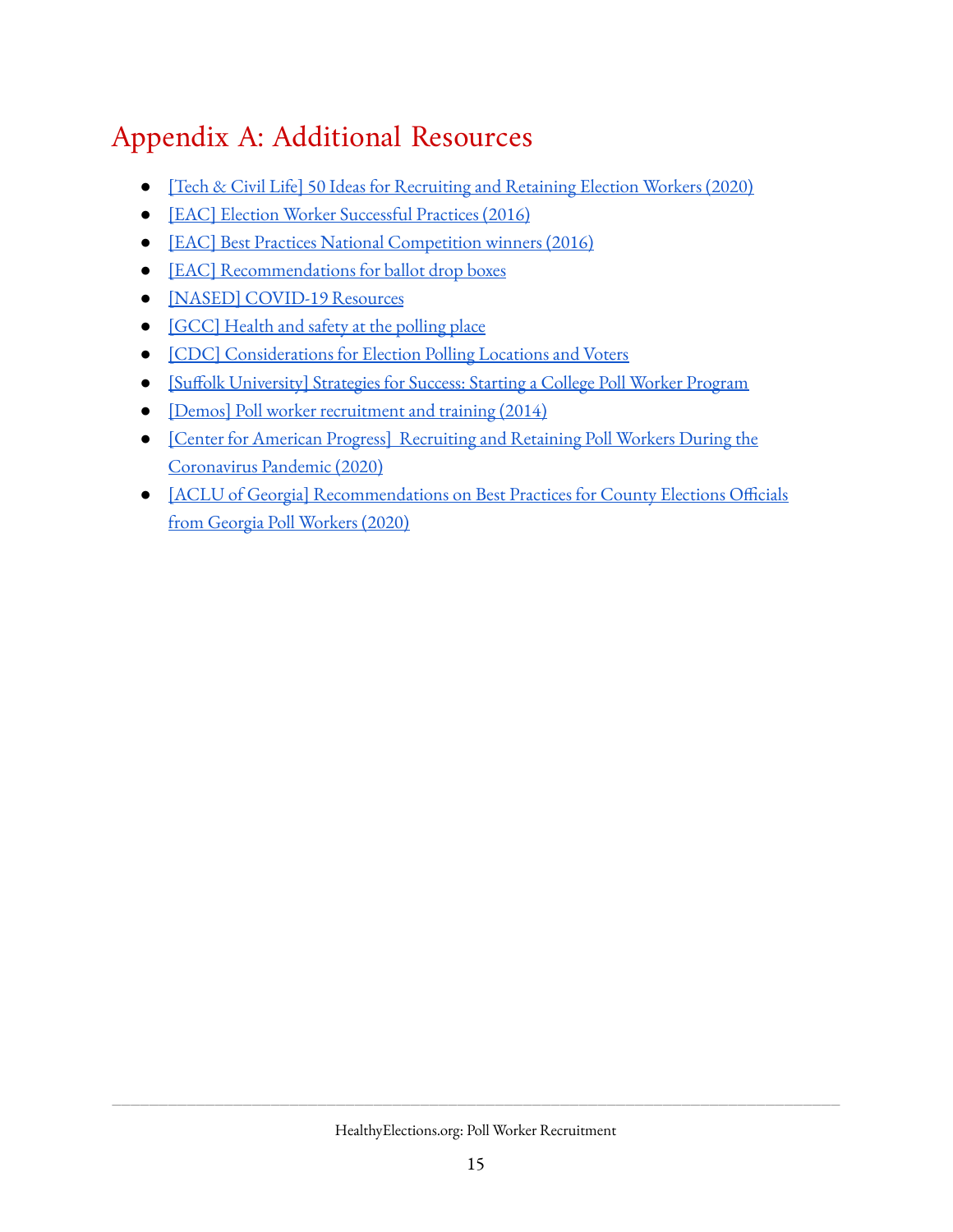# <span id="page-15-0"></span>Appendix B: Election Day Planning

*From [Power](https://docs.google.com/document/d/1xpDYo18f8B-x9ETpR0FTzRHTrT6MEmEXfH8sBILtIRA/edit) the Polls.*



## **ELECTION DAY PLANNING**

Power the Polls will be tracking all of our poll worker recruits who are placed and those who are also officially waitlisted with their jurisdiction. For those that are placed or officially waitlisted as poll workers, we will be sending a number of reminders and confirmation communications to them to make sure that every Power the Poll recruit shows up to their shift on Election Day. For those that are still eager to serve but not selected, we'll have them ready to be deployed for any last-minute emergencies. We know that most local elections offices have built up robust backup lists and have a rapid response plan to place poll workers at the last minute. Given all the challenges of election administration in a pandemic, we see this as an additional resource available to administrators to serve as an extra level of security.

### **Election [Administrator](https://docs.google.com/document/d/1ZnQGOrpQEkdMXzj6dxpAEPQ7wd4x1bTYsqXf3HiVbuU/edit) Hotline**

Power the Polls is prepared to provide support to election administrators to fill last minute shortages in the days leading up to and on Election Day. Election Administrators should utilize our hotline so we can be ready to help deploy poll workers to meet last minute needs.

#### **Conrmation Calls / Emails / Texts**

All PTP recruits will receive confirmation calls in the week leading up to Election Day to make sure they show up for their shifts. We will also have an Election Eve ringless voicemail to all recruits that we know are scheduled to serve, reminding them to show up bright and early. We will also send confirmation texts in the weekend leading up to Election Day, as well as confirmation emails during the week before Election Day and on Monday November 2.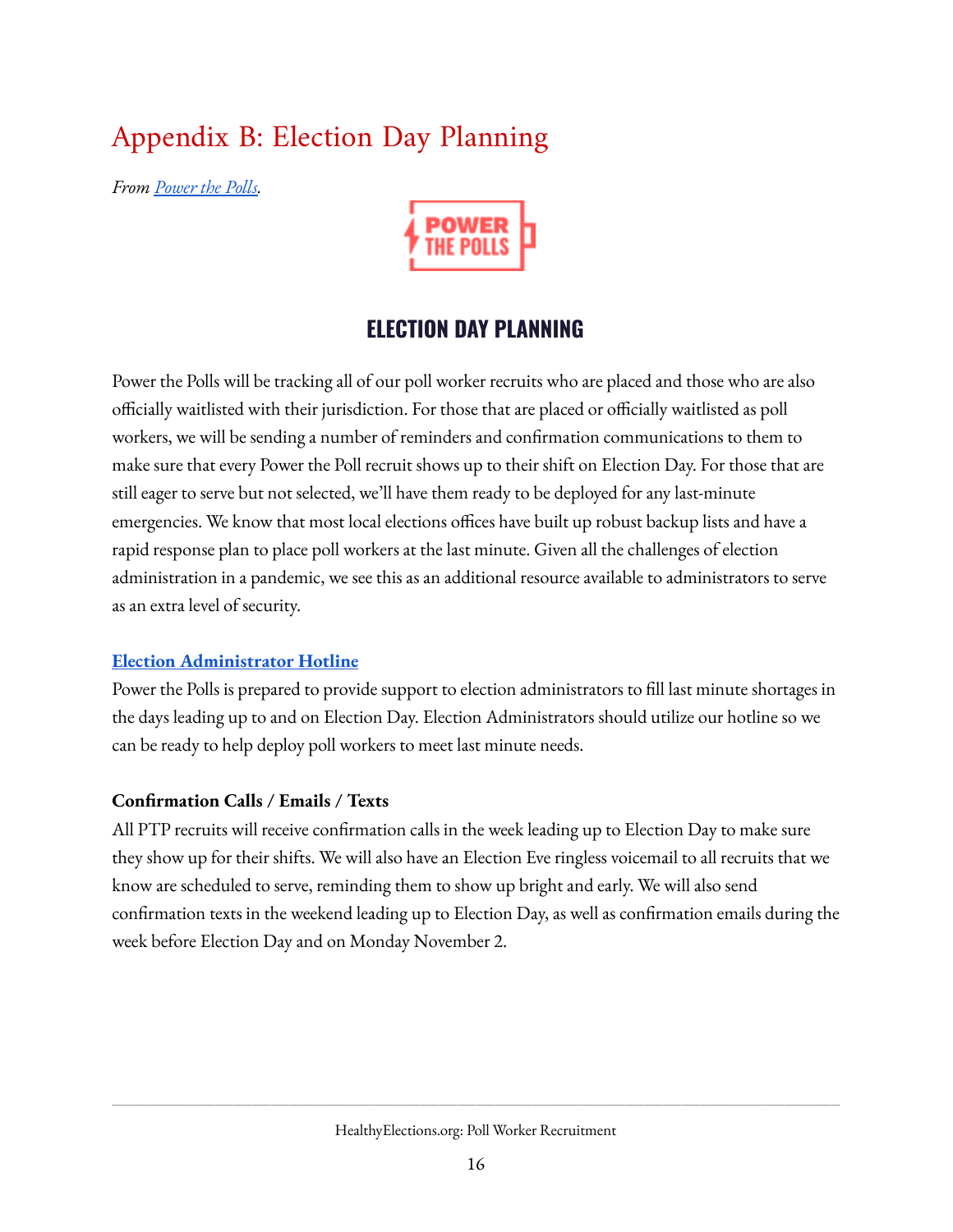#### **Backup Lists Pre-Election Day**

If individuals are not selected, we are asking those folks to be "on call" in the days leading up to Election Day and on Election Day to fill any last-minute shortages. Our goal is to provide a backup list that would cover a 15% last-minute shortage of poll workers. In some areas these lists will be larger based on interest. Where we have an existing relationship, we will provide backup lists to administrators on Friday, October 30. This will allow administrators to utilize the lists as needed on top of their own backup waitlists especially if there are any unexpected shortages over the weekend leading up to Election Day. These lists can also be used on Election Day if poll workers fail to show up in certain areas and an administrator has already exhausted their backup lists.

#### **Rapid Response on Weekend Before and Election Day**

In the jurisdictions with smaller overall numbers of poll workers, we anticipate that administrators will be able to call or email through the backup lists quickly on their own, but we will also be available to activate our rapid response reach out to potential poll workers.

In jurisdictions that are larger or have expressed a need for more help managing backup lists, we will be able to provide additional support to help with last-minute placement. This would include blast text messages, phone calls, and potentially email to all of our backup list recruits directing them to report as a backup poll worker. We would require that local election administrators give us directions on where to send these individuals. In many areas, we understand this would be directing them to a central location where the local elections office would complete any rapid training and then deploy those individuals to the polling locations where they are needed. Our local partners will connect with administrators in advance of Election Day to determine the best rapid response plan so we are able to respond quickly.

#### **Information Needed for Rapid Response**

- Where do you need folks (jurisdiction-wise)?
	- If we hear from an administrator
- Approximately how many people are needed?
	- This will allow us to target the right number of people to reach out to so we don't overwhelm a local office with last-minute folks showing up.
- Where should folks report to?

○ This should include an address where people should report to, or a phone number they can call for their placement information. We will send you a list of everyone that has indicated their ability to show up as quickly as possible.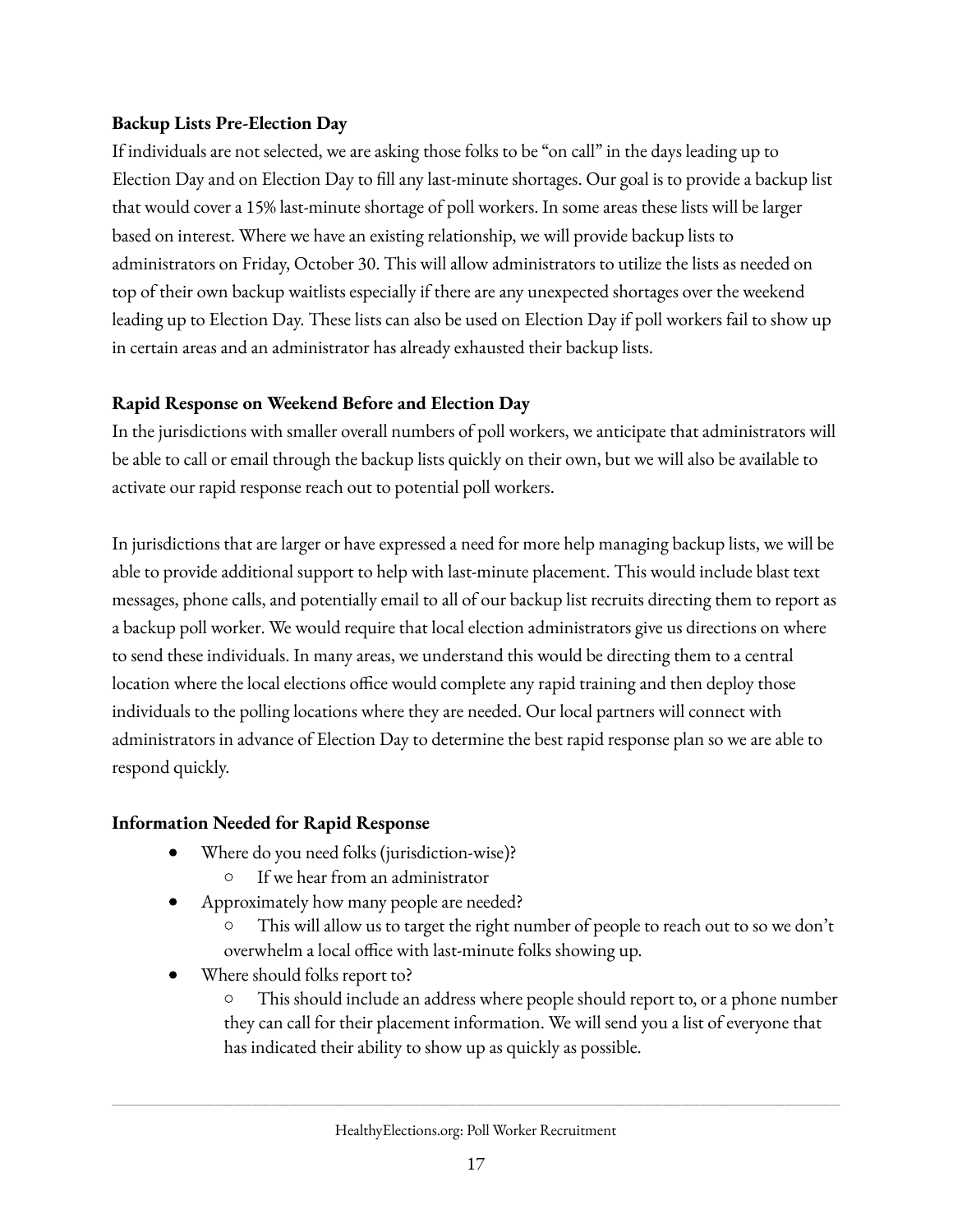What information do you need from recruits to ensure they are placed if they arrive? ○ Do you need folks to have ID or any other paperwork? If so, please have this information compiled including any links so we can send this to people as soon as they've confirmed they are able to serve.

#### **Sample PTP Communications**

Please find a sample of what we'd plan to send out to our backup waitlist based on information election administrators provide:

### **We would be able to quickly CALL our back up list with the following information:**

*Hello \_\_\_\_\_\_\_\_\_\_\_ my name is \_\_\_\_\_\_\_\_\_\_\_\_, and I'm calling from Power the Polls. It's Election Day* and we're calling because you agreed to be on a backup list in case there were shortages in your area.

It appears that there is a shortage in [COUNTY OR CITY NAME], so we're calling to see if you are still *available to serve today. Can you serve?*

• No >> Thanks for letting us know! Be sure you get out to vote today if you haven't already *done so! Happy Election Day!*

● *Yes >> Great! You'll need to head to [INSERT LOCATION INFORMATION] immediately to get your assignment. Check in with your local elections office representatives there and they will give you all the information you need for your shift today. Thanks so much for answering the call and hope you have a great day serving as a poll worker!*

### **We would be able to quickly TEXT our back up list with the following information:**

Hi - Power the Polls here. It's Election Day and there's a poll worker shortage in your area. Can *you help at the polls in [COUNTY OR CITY NAME] today? Reply YES or NO.*

*Yes >> Great! You'll need to head to [INSERT LOCATION INFORMATION immediately to get your assignment. Check in with your local elections office representatives there. Be sure to bring your [ANYTHING REQUIRED].*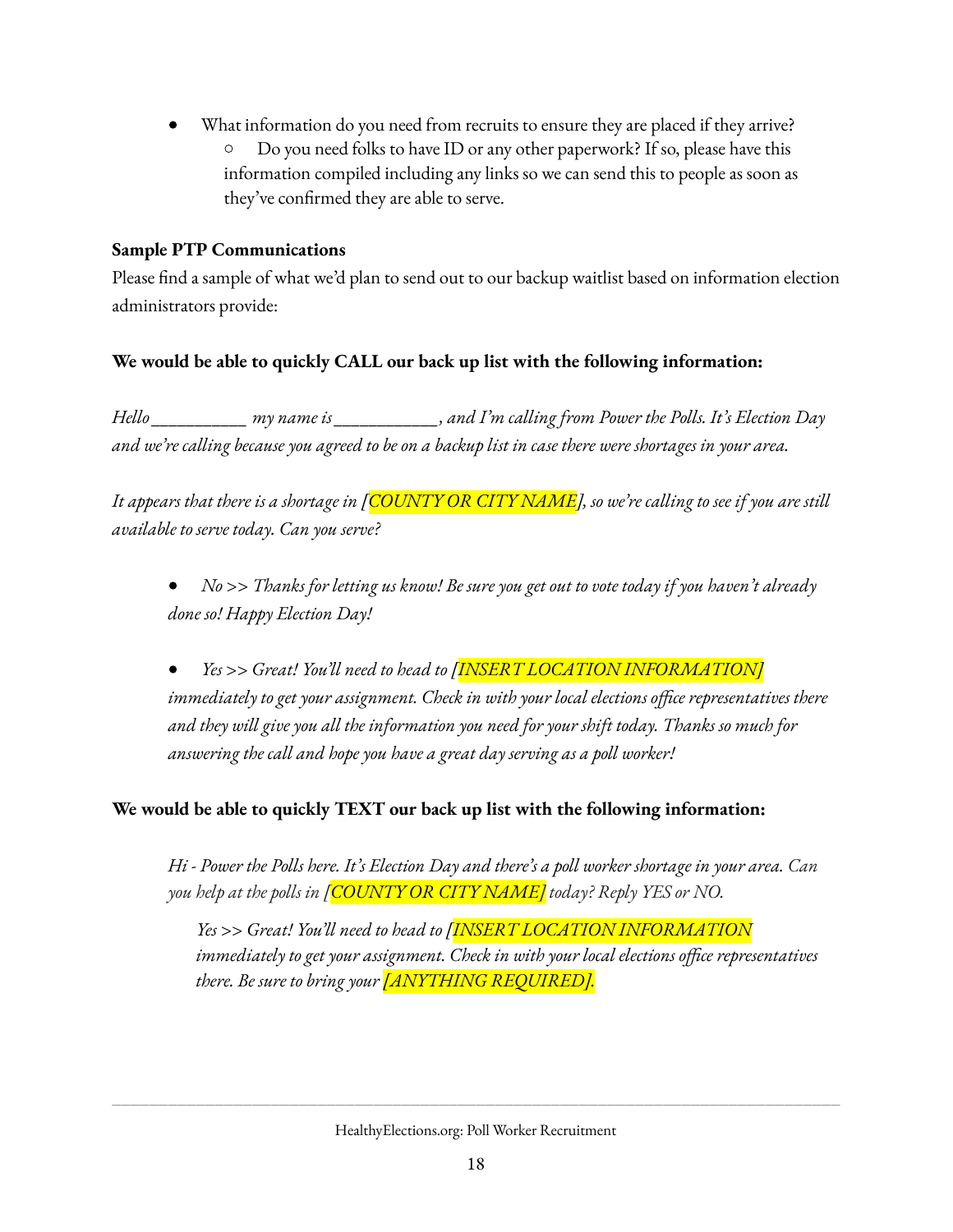*No >> Thanks for letting us know! Be sure you get out to vote today if you haven't already done so!*

**We would be able to EMAIL our back up list with the following information prior to Election Day. (We would not utilize email on Election Day given the lag time for those opening/responding):**

*Hi -*

It's Election Day and there's a poll worker shortage in your area. Can you help at the polls in *[COUNTY OR CITY NAME] today? We need you to show up as quickly as possible.*

*You'll need to head to [INSERT LOCATION INFORMATION immediately to get your assignment. Check in with your local elections office representatives there. Be sure to bring your [ANYTHING REQUIRED].*

*Thanks for being ready to help step in to be a poll worker hero in your neighborhood today!*